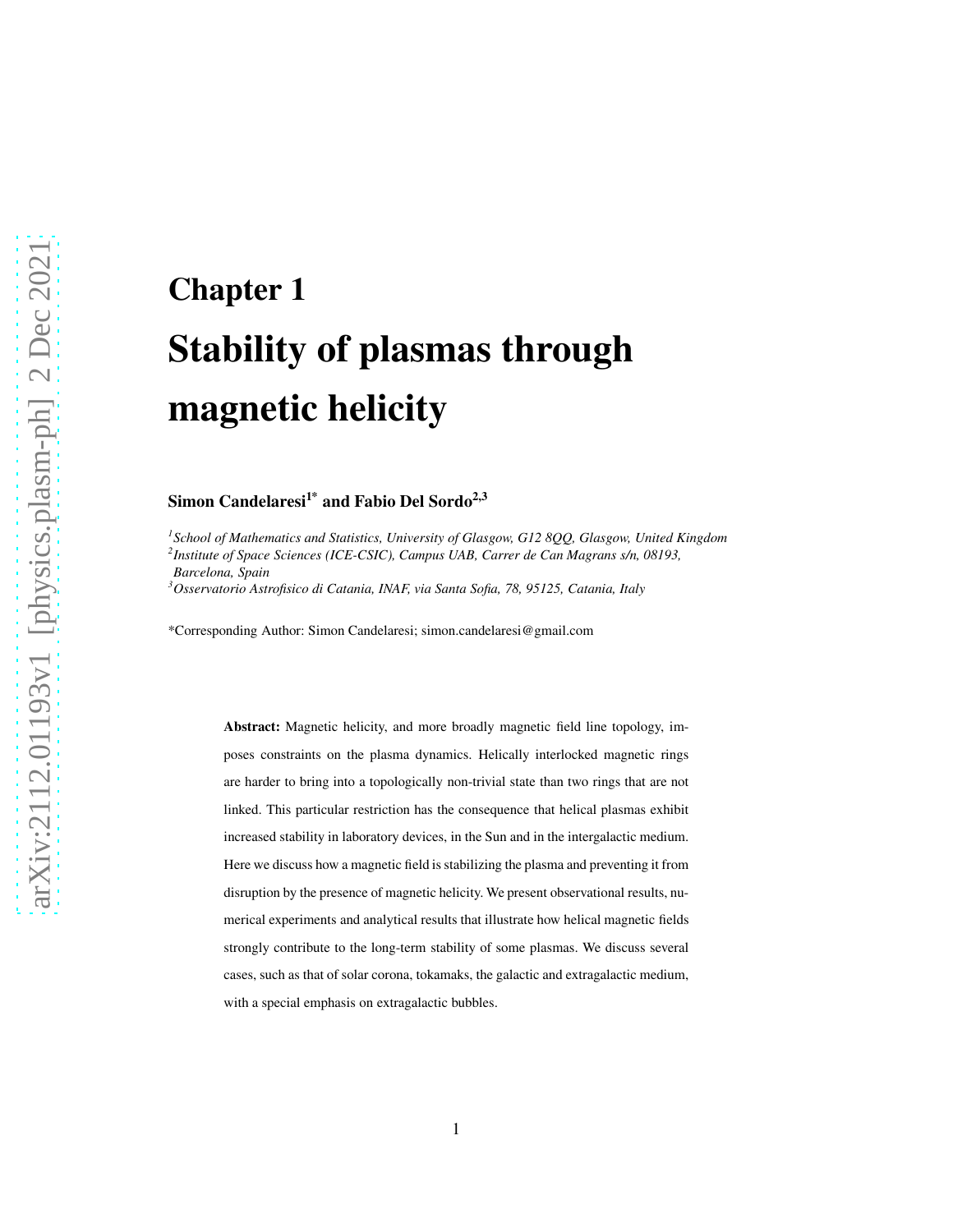## **1.1. Introduction**

In the context of magnetohydrodynamics (MHD), the physics of magnetized fluids, helical magnetic fields are known to play a special role. They are important both in the context of magnetic field amplification (e.g. [Brandenburg and Subramanian](#page-21-0), [2005](#page-21-0); [Bhat et al., 2016](#page-20-0)), and for the characterization of the saturation stage of magnetic field evolution in MHD instabilities (e.g. [Chatterjee et al., 2011](#page-22-0); [Bonanno et al., 2012](#page-20-1)). In this work we discuss the importance of helicity conservation law (e.g. [Bekenstein,](#page-20-2) [1987\)](#page-20-2) for the evolution and the stability of plasmas. Large-scale magnetic helicity is known to stabilize plasmas in different contexts. One remarkable example is that of coronal mass ejections (CMEs) on our Sun: they are aided by the presence of an internal twist within the raising and the erupting plasma patches [\(Leka et al.](#page-23-0), [1996](#page-23-0)). With a topologically trivial and non-helical internal field CMEs would disintegrate before reaching the solar photosphere.

There are two formalisms that tell us how magnetic helicity acts as a stabilizer of the system. One is the near helicity conservation in most astrophysical systems with their high magnetic Reynolds numbers. The other is the realizability condition [\(Arnold](#page-20-3), [1986\)](#page-20-3) which poses a lower bound of the magnetic energy in presence of helicity.

However, helicity acts not only as stabilizer. As magnetic fields are wound up and braided continuously, they may be subject of an MHD instability, the kink instability (e.g. [Bonanno, 2013\)](#page-20-4). For the Sun, on the other hand, the induced braiding in solar coronal loops does not seem to be sufficient for this instability [\(Aschwanden](#page-20-5), [2019\)](#page-20-5).

Here we will give an account how magnetic helicity plays and important role in the plasma's stability, particularly in the context of astrophysical magnetic fields. Those range from small scales found in fusion devices up to kiloparsec sized plasmas in the intergalactic medium.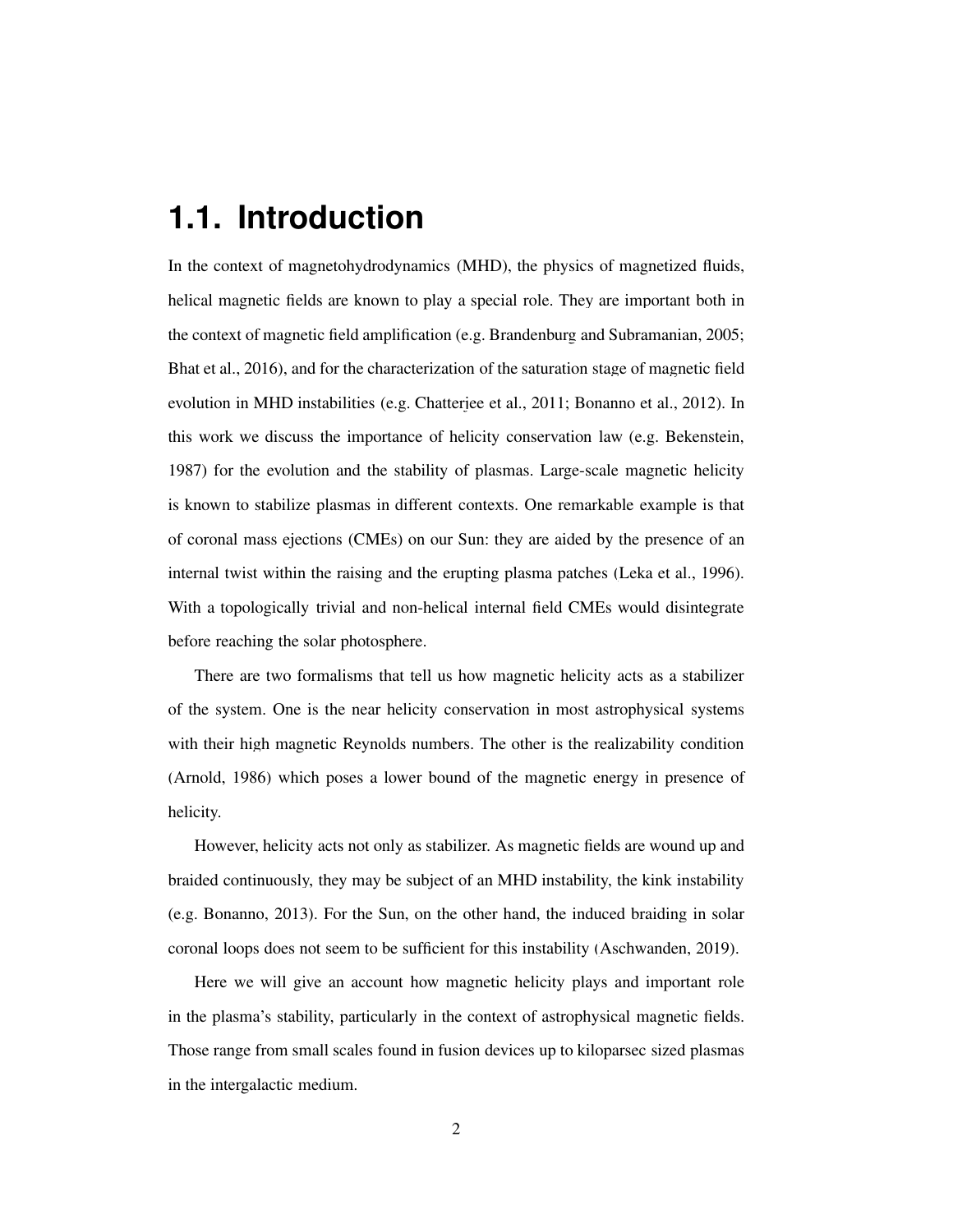In this paper we will start by illustrating in Sec. [1.2](#page-2-0) how the magnetic helicity conservation works. Then we will deal in Sec. [1.3](#page-5-0) with the final equilibrium state that should be reached by plasmas, and with the constraints that play a role in reaching this equilibrium (Sec. [1.4\)](#page-7-0). In Sec. [1.5](#page-8-0) we will see some examples of plasmas which reach stability as consequence of the existence of large-scale magnetic helicity, whilst we will concentrate on examples of plasmas on galactic and intergalactic scales in Sec. [1.6.](#page-11-0) In Sec. [1.7](#page-14-0) we will then move to a specific example, that of intergalactic cavities, for which a mechanism of stabilization through large-scale magnetic helicity has been recently proposed. Finally, we will draw some conclusions in Sec. [1.8.](#page-18-0)

# <span id="page-2-0"></span>**1.2. Helicity Conservation**

The conservation of magnetic helicity in high magnetic Reynolds number regimes can be easily derived from the magnetohyrodynamics equations for a resistive, viscous compressible gas (e.g. [Biskamp](#page-20-6) [\(2003](#page-20-6))):

<span id="page-2-1"></span>
$$
\frac{\partial \mathbf{A}}{\partial t} = \mathbf{u} \times \mathbf{B} + \eta \nabla^2 \mathbf{A},\tag{1.1}
$$

$$
\frac{\mathrm{D}\boldsymbol{u}}{\mathrm{D}t} = -c_{\mathrm{s}}^2 \boldsymbol{\nabla} \ln \rho + \boldsymbol{J} \times \boldsymbol{B} / \rho + \boldsymbol{F}_{\mathrm{visc}},\tag{1.2}
$$

<span id="page-2-2"></span>
$$
\frac{\text{D}\ln\rho}{\text{D}t} = -\nabla \cdot \boldsymbol{u},\tag{1.3}
$$

with the magnetic vector potential A, velocity u, magnetic field  $B = \nabla \times A$ , magnetic resistivity  $\eta$ , isothermal speed of sound  $c_s$ , density  $\rho$ , current density  $J =$  $\nabla \times B$ , viscous forces  $\mathbf{F}_{\text{visc}}$  and Lagrangian time derivative  $D/Dt = \partial/\partial t + \mathbf{u} \cdot \nabla$ . Here the viscous forces are given as  $\mathbf{F}_{\text{visc}} = \rho^{-1} \nabla \cdot 2\nu \rho \mathbf{S}$ , with the kinematic viscosity  $\nu$ , and traceless rate of strain tensor  $S_{ij} = \frac{1}{2}$  $\frac{1}{2}(u_{i,j} + u_{j,i}) - \frac{1}{3}$  $\frac{1}{3}\delta_{ij}\boldsymbol{\nabla}\cdot\boldsymbol{u}$ . Being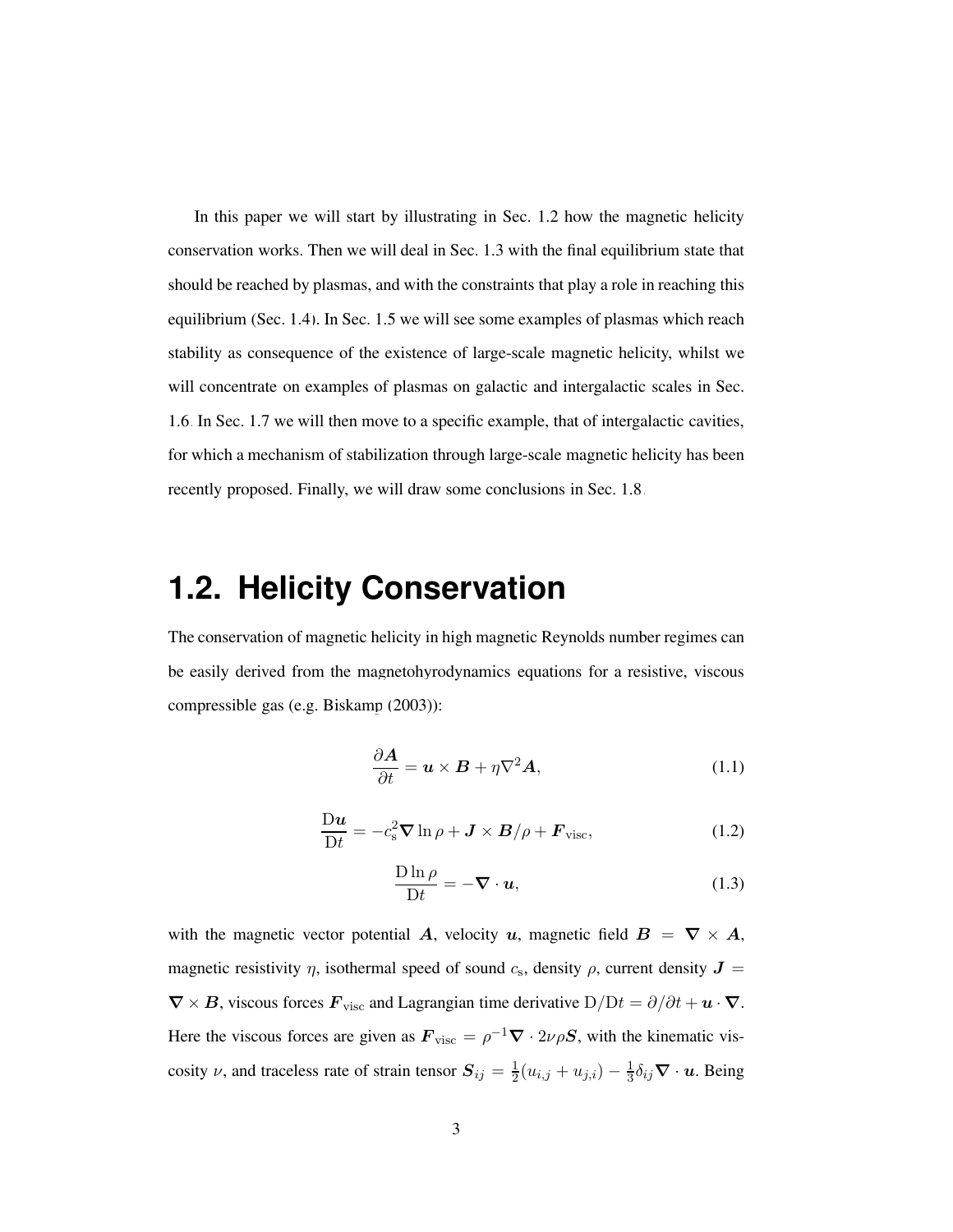an isothermal gas we have  $p = c_s^2 \rho$  for the pressure.

Here we use the induction equation [\(1.1\)](#page-2-1) expressed using the magnetic vector potential  $\vec{A}$  instead of the magnetic field  $\vec{B}$ . This has a few advantages. First, we can directly compute the magnetic helicity density

$$
h_{\rm m} = \mathbf{A} \cdot \mathbf{B} \tag{1.4}
$$

in all space for all times without the need of finding the inverse curl. Second, the solenoidal condition of  $\nabla \cdot \mathbf{B} = 0$  is trivially fulfilled. This is particularly useful in numerical calculations as it is ensure not to incur in non-zero-divergence  $B$ , whic[h could potentially lead to spurious results \(see e.g.](#page-21-1) Brandenburg and Scannapieco, [2020](#page-21-1)). Of course, we are still left with the gauge choice here, since the vector potential  $A' = A + \nabla \phi$ , with the differentiable scalar field  $\phi$ , leads to the same vector field  $B = \nabla \times A'$ . The implicit gauge in our induction equation is the the Coulomb gauge with  $\nabla \cdot \mathbf{A} = 0$ .

From the MHD equations we can now derive the rate of change in time of the magnetic helicity as

$$
\partial_t H_{\rm m} = \int_V \partial_t \mathbf{A} \cdot \mathbf{B} + \mathbf{A} \cdot \partial_t \mathbf{B}
$$
\n
$$
= -2\eta \int \mathbf{J} \cdot \mathbf{B} \, \mathrm{d}V +
$$
\n(1.5)

$$
\int_{\partial V} \boldsymbol{A} \times (\boldsymbol{B} \times \boldsymbol{u} + \boldsymbol{J}) \cdot d\boldsymbol{S}.
$$
 (1.6)

The first term is the resistive helicity dissipation/generation term. For turbulent dissipative systems, the electric current density and magnetic field are on average aligned. This makes this term in practice a dissipation term. The last two terms are surface terms. They have the potential of helicity injection or helicity loss in a finite domain.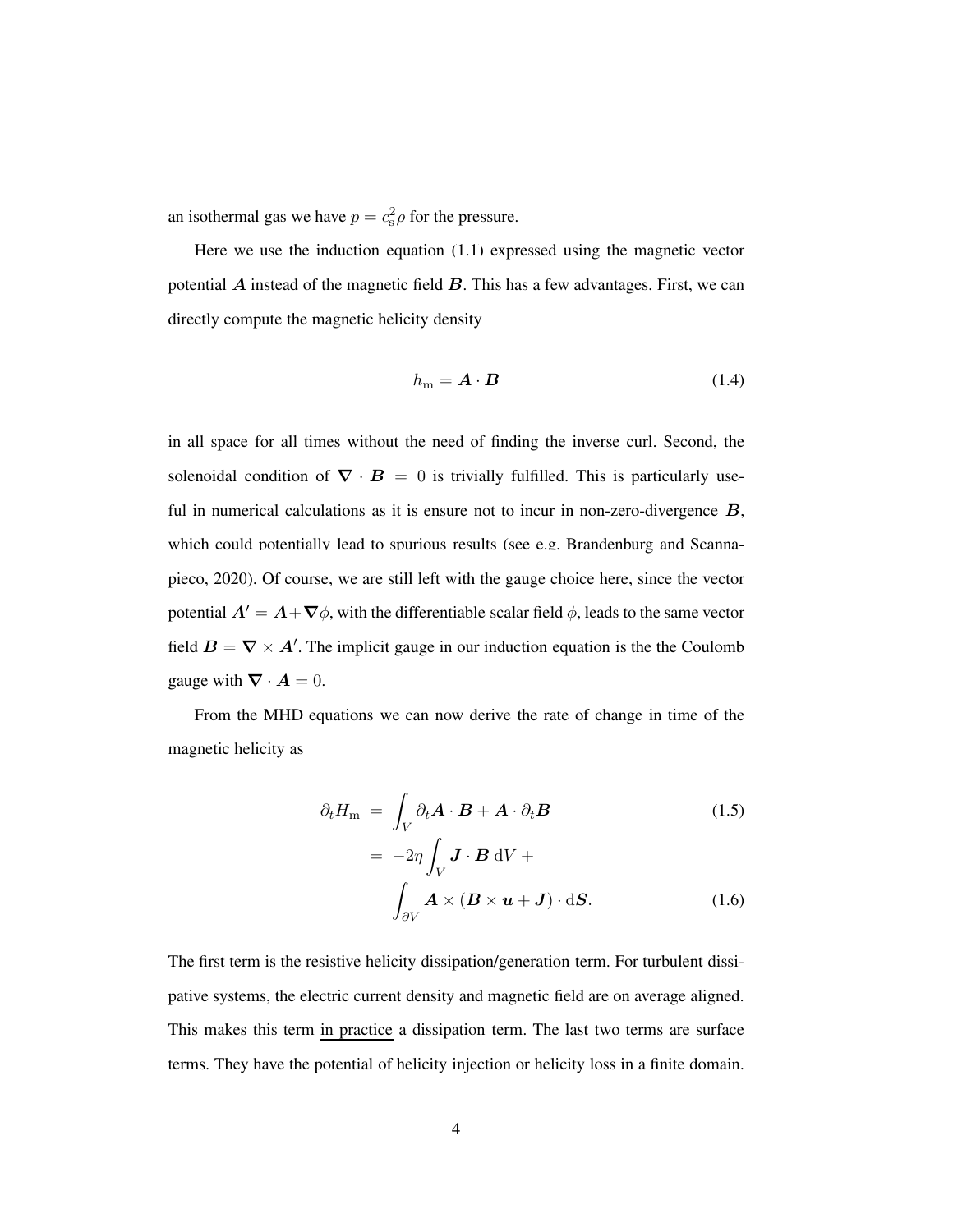For instance, this is the case for domains located in the solar atmosphere or bordering the solar photosphere. In these cases, the fields are finite and there is a possible helicity flux through the surface, even for small diffusivities, as the diffusivity does not enter the surface terms. The same concept applies on large scales, such as galaxies, who may experience helicity loss through the halo and then to extragalactig medium. This helicity flux may be relevant for galactic dynamo [\(Ntormousi et al., 2020\)](#page-24-0) and may play [a key role for galactic magnetic fields to reach the observed values \(](#page-23-1)Del Sordo et al., [2013](#page-23-1); [Rincon](#page-24-1), [2021\)](#page-24-1).

For systems with periodic boundaries, closed boundaries, or where the boundaries are so far that our quantities can be considered zero, the surface terms vanish. In that case we can focus on the resistive dissipation term. This dissipation is small for most astrophysical settings, as  $\eta$  is so small that structures of the size in question diffuse on much longer time scales than the typical dynamical time scales. So, we can assume that magnetic helicity is conserved in such systems.

In the limit of vanishing magnetic diffusion ( $\eta = 0$ ) the induction equation [\(1.1\)](#page-2-1) simplifies to

$$
\frac{\partial \mathbf{A}}{\partial t} = \mathbf{u} \times \mathbf{B},\tag{1.7}
$$

or, expressed in terms of the magnetic field  $B$ , we can write

$$
\frac{\partial \mathbf{B}}{\partial t} = \nabla \times (\mathbf{u} \times \mathbf{B}). \tag{1.8}
$$

This last equation describes a magnetic field that is simply Lie-transported under the velocity field  $u$  [\(Candelaresi et al., 2014\)](#page-21-2). We than say that the field is "frozen in" into the fluid (Alfvén, [1942;](#page-20-7) [Batchelor, 1950;](#page-20-8) [Priest and Forbes, 2000](#page-24-2)). In simple term, a gas/fluid compression perpendicular to  $\bf{B}$  increases the local magnetic field strength by the compression factor. We can also show that every open advected surface  $S$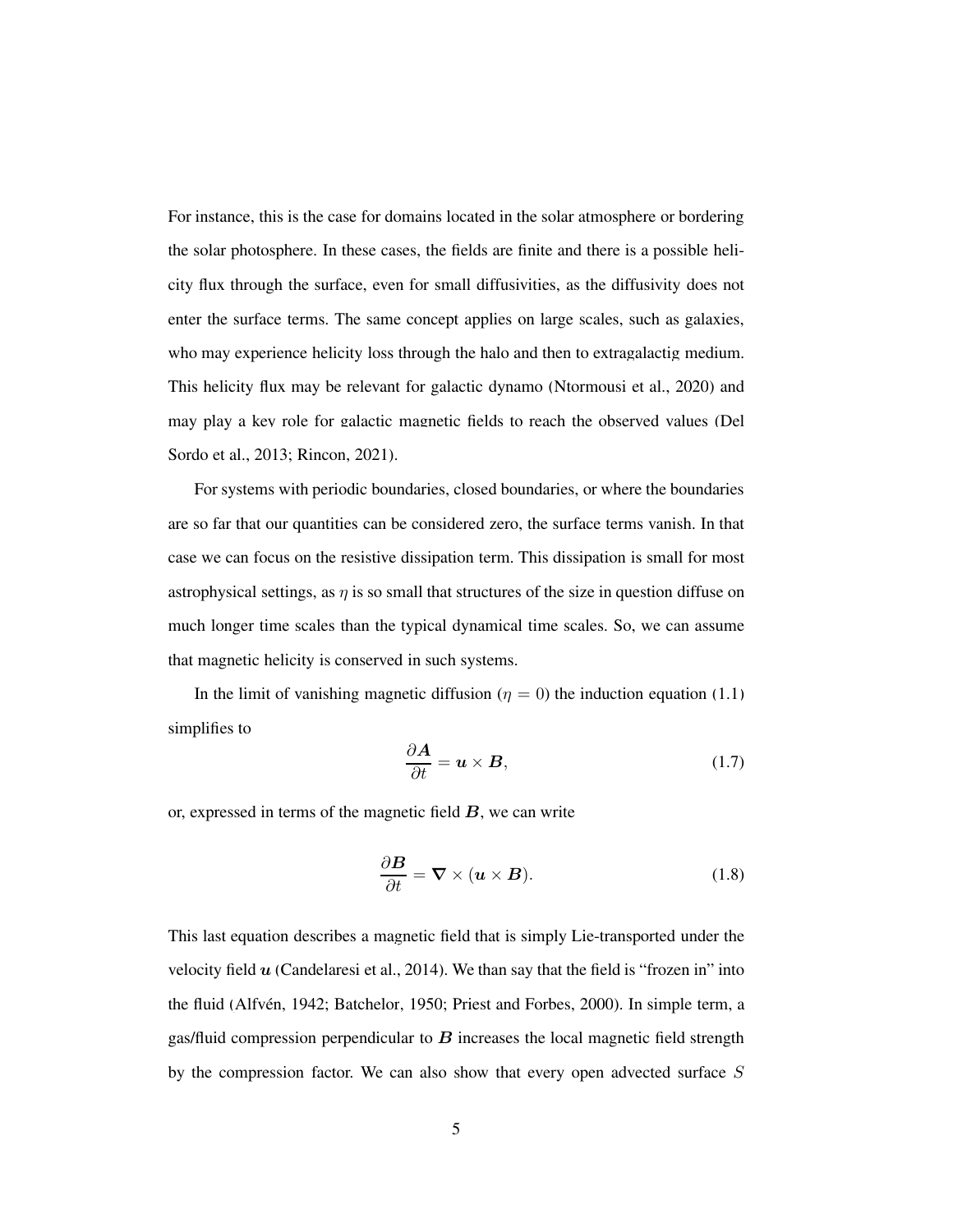preserves its magnetic flux

$$
\Phi = \int_{S} \mathbf{B} \cdot dS. \tag{1.9}
$$

More formally, this can be expressed in terms of differential two-forms  $\beta = B_x dy \wedge dy$  $dz + Bydz \wedge dx + B_z dx \wedge dy$ 

$$
\frac{\mathrm{d}}{\mathrm{d}t}\beta = \mathcal{L}_{\mathbf{u}}(\beta),\tag{1.10}
$$

where  $\mathcal{L}_{\mathbf{u}}(\beta)$  is the Lie-transport of  $\beta$  under the velocity  $\mathbf{u}$ .

Being the magnetic field frozen in, magnetic field lines obtain a physical meaning, as they cannot be broken up and reconnected, which is a manifestation of the restrictions in the field's dynamics.

Together with the magnetic field, also the magnetic helicity density is being Lietransported in the ideal limit. Being a density, this means that every advected volume V preserves its helicity. Consequently, also the entire domain (being also a volume) conserves its magnetic helicity:

$$
\frac{\mathrm{d}}{\mathrm{d}t}H_{\mathrm{m}}=0.\tag{1.11}
$$

So, we have exact magnetic helicity conservation for  $\eta = 0$ .

The discussion is similar for the case of the limit, i.e.  $\lim_{\eta \to 0}$ . We can perform the same calculations and arrive at the same result

$$
\lim_{\eta \to 0} \frac{\mathrm{d}}{\mathrm{d}t} H_{\mathrm{m}} = 0. \tag{1.12}
$$

# <span id="page-5-0"></span>**1.3. Relaxation Equilibrium State**

What consequences does the helicity conservation have for the dynamics of the system, particularly for relaxing/decaying magnetic fields? During any stage of its evo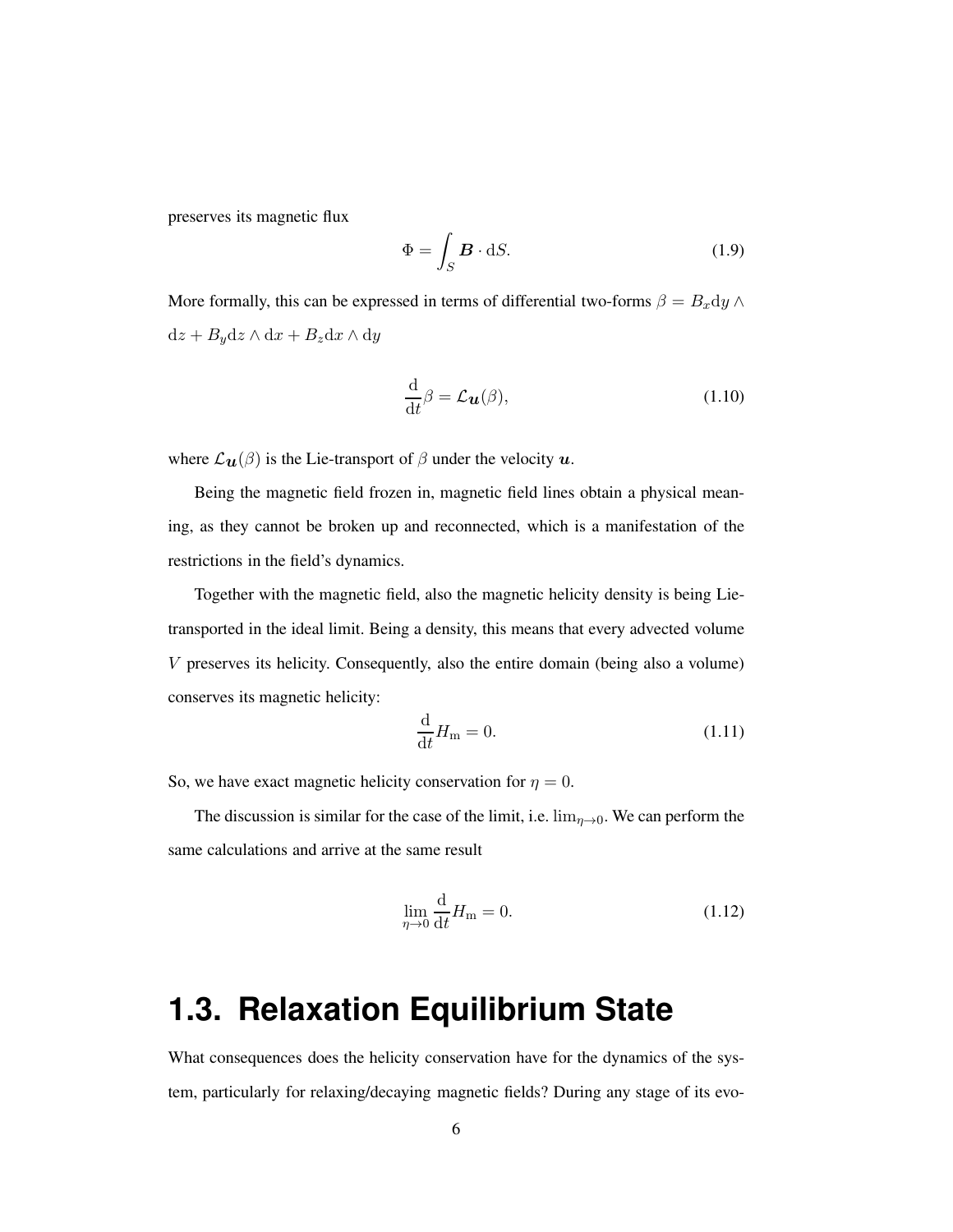lution – this of course includes its end state – it must go through states of the same magnetic helicity. This already excludes a large class of fields, like those with a connectivity with a different magnetic helicity.

So, similar to the energy conservation in a non-dissipative system like a pendulum, we can already make predictions about what behavior is excluded and, to some extend, make qualitative predictions about the geometry of the magnetic field lines during the evolution.

For a field in a non-equilibrium state, we know that it will try to reach a minimum energy state. This is true for any relaxing magnetic fields in a closed or infinitely large MHD system. Without any constraints, this lowest energy would simply be zero. [Woltjer \(1958\)](#page-25-0) showed that under magnetic helicity conservation, the lowest magnetic energy state is the force-free state with  $\nabla \times B = \alpha B$ , where  $\alpha$  is the force-free parameter. If this state can be reached may depend on the geometry of the field and its topology not captured by helicity. For instance, if the minimum energy state can only be reached by magnetic field line reconnection, it won't be accessible under ideal evoution.

Since in the ideal ( $\eta = 0$ ) case the field evolves under a Lie-transport, every advected sub-volume of the domain conserves its helicity. In particular, every finite neighborhood of the magnetic field lines, conserves it helicity content. For closed field lines of finite length this can be easily imagined. We then simply have infinitesimally thin magnetic closed flux tubes (potentially knotted or braided) that conserve helicity. This is true for all neighboring flux tubes that may contain a different amount of helicity. For ergodic field lines, that fill a finite space in three dimensions, the interpretation becomes more interesting. In that case we have a constant helicity not just on a sub-volume with measure 0, but with potentially a finite measure and finite volume.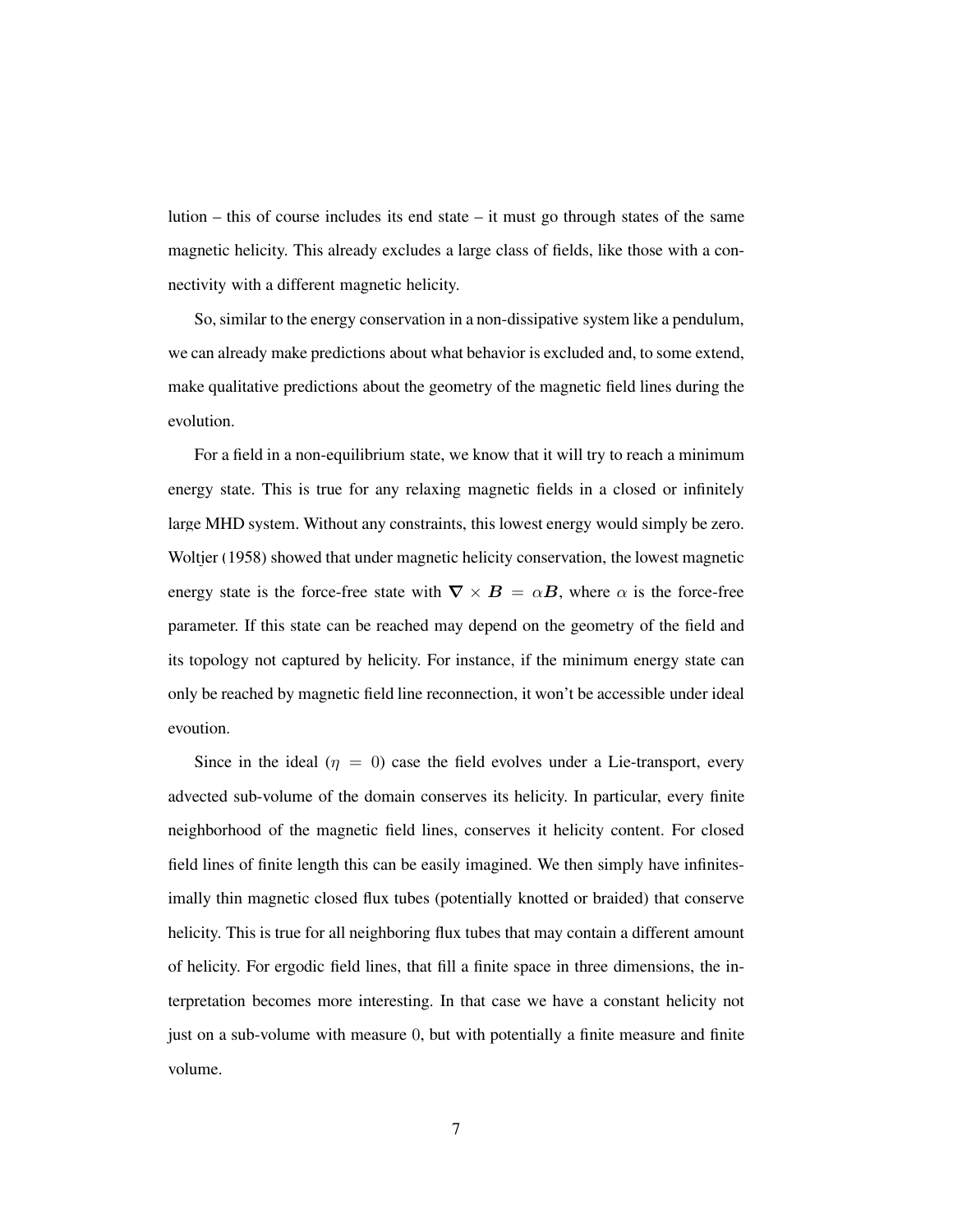With the helicity conservation for every magnetic field line [Taylor \(1974\)](#page-24-3) considered the conservation of helicity, not just globally, but for every subvolume bounded by the field lines where he defined sub-helicities for each sub-volume. The minimum energy state (relaxed state) is a non-linear force-free field where the force-free parameter  $\alpha$  depends on the field line:

$$
\nabla \times \mathbf{B} = \alpha(a, b)\mathbf{B}.
$$
 (1.13)

<span id="page-7-0"></span>This is known as Taylor relaxation. For ergodic field lines we then have finite volumes with the same parameter  $\alpha$ , as we are dealing with the same field line.

## **1.4. Field Relaxation Constraints**

From the above discussion by Woltjer and Taylor we cannot deduce if the given magnetic field will ever reach such an equilibrium. It can well be that topological constraints inhibit the plasma to even get close to a linear or non-linear force-free state.

One such constraint is given by the realizability condition [\(Arnold](#page-20-3), [1986](#page-20-3)). It defines a lower limit for the magnetic energy in presence of magnetic helicity as

<span id="page-7-1"></span>
$$
E(k) \ge k|H(k)|,\tag{1.14}
$$

where k is the inverse wavelength. This can be integrated over the parameter  $k$ , which results into a global constraint. In an experiment or numerical simulation this effect can be easily observed by comparing the magnetic helicity with the magnetic energy. After some initial free relaxation with a drop in energy, the energy reaches a near constant value in low resistivity environments. Independent of the magnetic resistivity, the ratio of the two quantities will reach a near constant.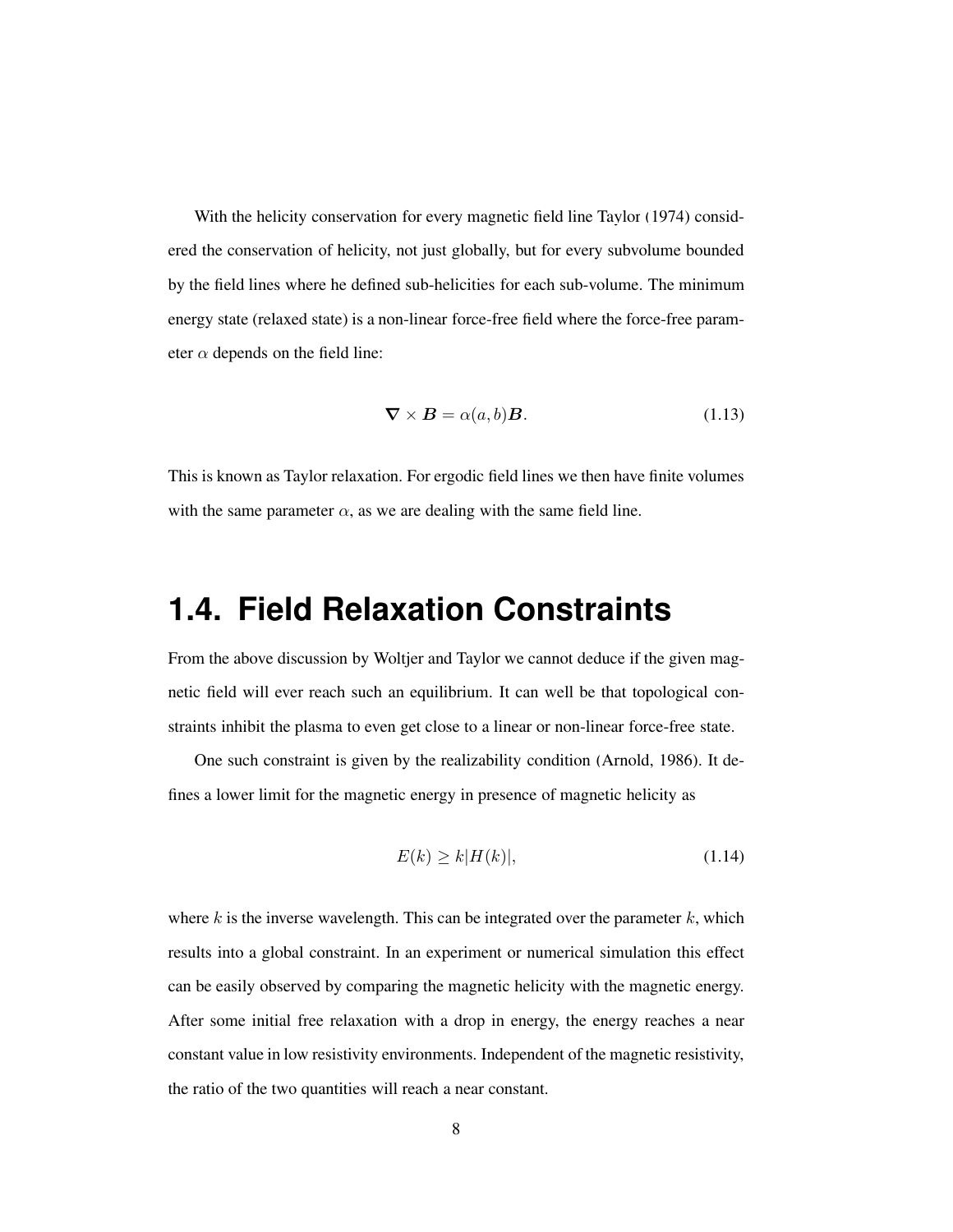For a purely hydrodynamical case that follows the compressible viscous Navier-Stokes equations, an analogous exact relation exists. But instead of relating the kinetic energy to the kinetic helicity the relation is between the kinetic helicity and the enstrophy, which is the volume integral of the vorticity squared. It can be easily derived that the enstrophy is bound from below by the kinetic helicity [\(Candelaresi et al.,](#page-21-3) [2021\)](#page-21-3). Although with no existing exact relation, the same authors found expirementally a similar realizability condition that limits the kinetic energy from below by the presence of unsigned kinetic helicity.

A naïve interpretation of the realizability condition can be drawn from a simple thought experiment. Take two closed magnetic flux tubes, with no internal twist, that are linked with each other once. This configuration is helical. A minimum energy state cannot be reached, without reconnection. However, we can conceive an experiment with three linked fluxtubes and by defining the correct signs of the magnetic field in each tube, we can make this configuration non-helical. This puts us into a slightly troubled situation, as the naïve interpretation of the realizability breaks down. From numerical experiments by [Del Sordo et al.](#page-23-2) [\(2010](#page-23-2)), we know that the actual linking plays only a minor role, while the helicity content poses the real restrictions, as expressed in the realizability condition.

# <span id="page-8-0"></span>**1.5. Plasma Stability**

### **1.5.1. Solar Eruptions**

Analyzing soft X-ray images of solar active regions, [Canfield et al. \(1999](#page-22-1)) showed that sigmoidal structure are more likely to result into solar eruptions compared to non-sigmoidal structures. Sigmoids are a result of magnetic flux tube twisting where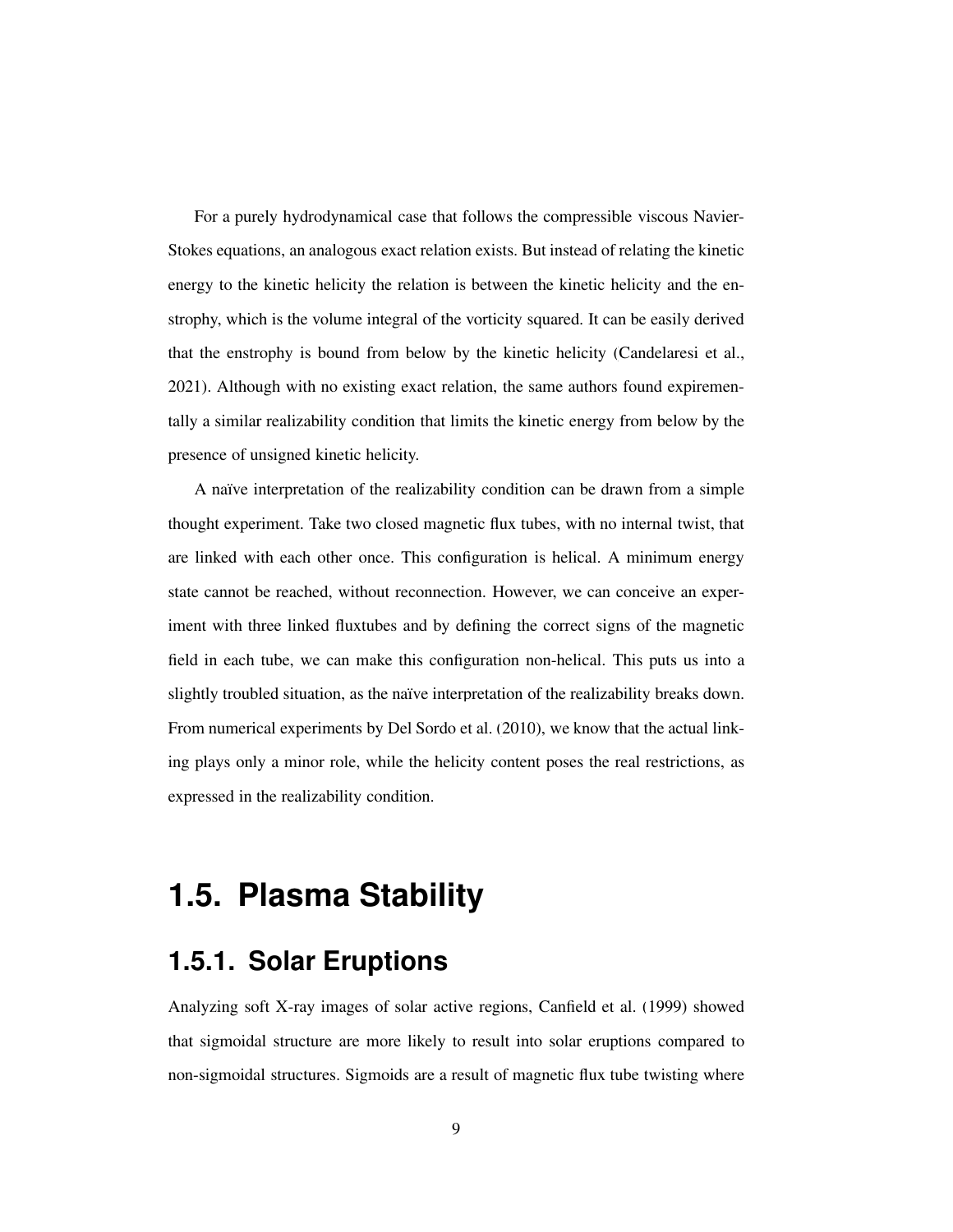an increase in twist leads to kinking. These flux tubes are generated below the photosphere where they can obtain their internal twist from the solar rotation. As they rise through the convection zone some of them disrupt and do not pinch through the photosphere as an intact fluxtube. Those that are helical, however, survive long enough and may result into a coronal mass ejections at later times [\(Gibson et al., 2002\)](#page-23-3).

While the twist leads to stability below the photosphere, it can also lead to a kink i[nstability, if it is sufficiently high \(e.g.](#page-22-2) [Finkelstein and Weil](#page-23-4)[\(1978](#page-23-4)[\);](#page-22-2) Craig and Sney[d](#page-25-1) [\(1990\)](#page-22-2)[;](#page-25-1) [Rust and Kumar](#page-24-4)[\(1996\)](#page-24-4)[;](#page-25-1) [Ebrahimi and Karami](#page-23-5)[\(2016](#page-23-5)[\);](#page-25-1) Vemareddy et al. [\(2017](#page-25-1))). Such high fluxtube twists can be generated through photospheric motions [\(Canfield et al.](#page-22-1), [1999\)](#page-22-1).

At the same time, an induced twist into a more complex photospheric magnetic loop structure has the potential to move the fluxtubes around, such that reconnection may occur. Even on a scale relatively small, such as that of sunspots, helicity can be induced into fluxtubes via sunspot rotation (e.g. [Wang et al.](#page-25-2) [\(2016](#page-25-2))). These reconnection events lead to a high electric current density and with that a high particle acceleration. Such events may not be coronal mass ejection, but rather bright flares that can be observed in white light or in extreme ultra violet.

#### **1.5.2. Tokamak Fields**

A tokamak is a device aimed at producing controlled fusion reactions in hot plasma. In order to confine the plasma in the shape of a torus, strong magnetic fields are used. A helical magnetic field in tokamak plasma can easily maintain its energy: this is evident from the realizability condition [\(1.14\)](#page-7-1). Such a helical field can be generated by two currents. One is poloidal, i.e. a ring current around the torus' main axis. The other component is a current along the main axis, which can artificially injected.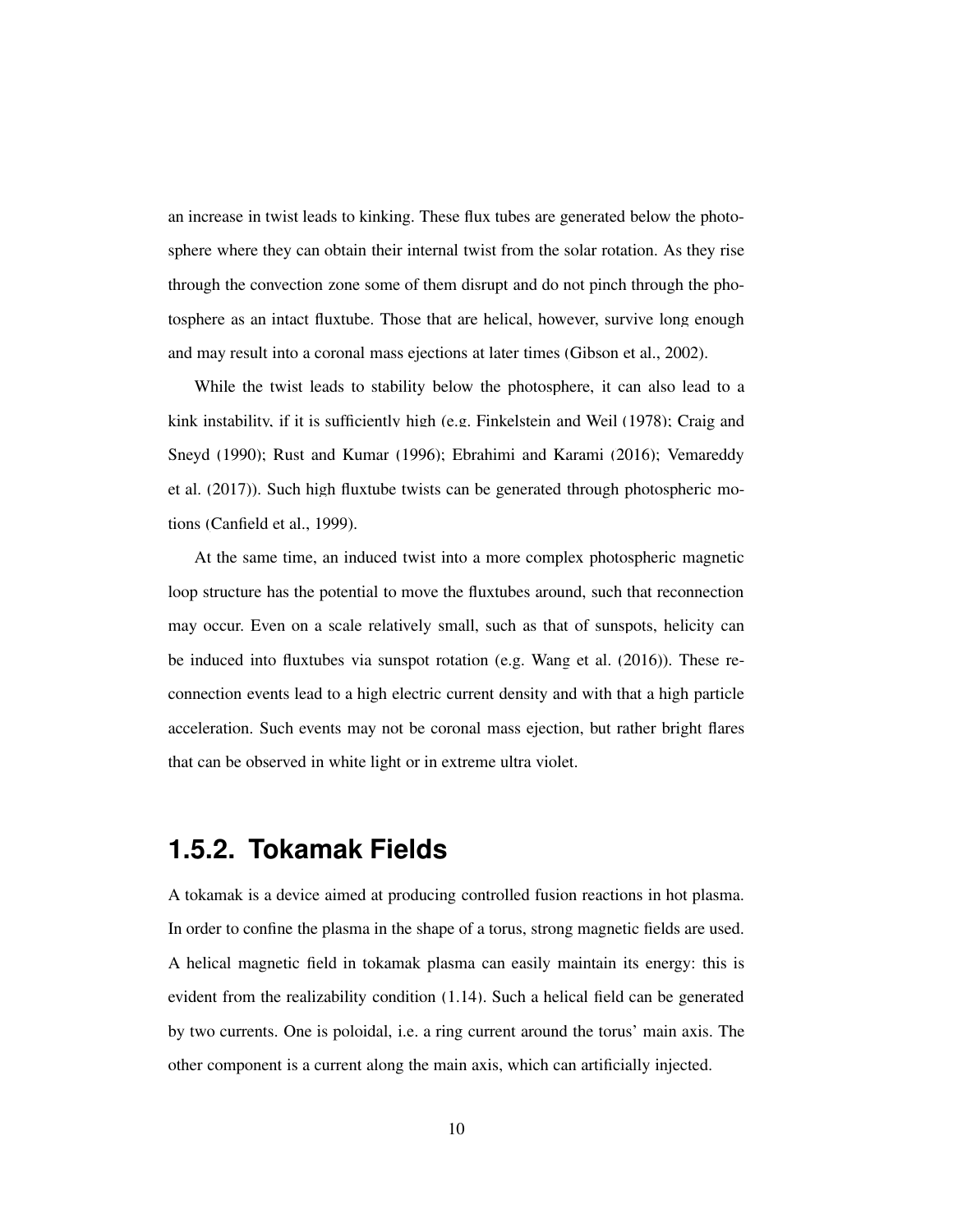From [Taylor](#page-24-3) [\(1974](#page-24-3)) and [Taylor \(1986](#page-25-3)) we know that without any energy input, the magnetic field relaxes into a force-free state with  $\nabla \times \mathbf{B} = \alpha \mathbf{B}$ . This is the minimum energy state under helicity conservation. Therefore we can deduce the minimum energy input that is required to keep the plasma in a stable configuration and hence allows to maintain it in a stationary state.

## **1.5.3. Numerical Experimental Evidence**

In order to understand the mechanism behind the stabilizing effect of the magnetic helicity in plasmas it is useful to conduct a series of experiments. Real world experiments do currently not have the power to measure the mechanisms in sufficient detail. But we need to know about the magnetic field relaxation mechanism, the nature of the reconnection events and the energy conversion sites (magnetic to kinetic/thermal).

A way out of this is by modelling the plasma using appropriate equations. For a non-relativistic plasma, as we assume the solar, glactic and tokamak plasmas to be, we can make use of the MHD equations [\(1.1\)](#page-2-1)-[\(1.3\)](#page-2-2).

From a purely geometrical interpretation one can argue that linking (helicity) is a stabilizer by preventing/restricting the flux tubes to reconnect arbitrarily. An early numerical experiment was devised by [Del Sordo et al. \(2010\)](#page-23-2). They inserted three magnetic flux rings into a box (initial condition). Two outer rings were linked to the inner ring, resulting into a linked configuration. By changing the sign of the magnetic flux of one of the outer rings they were able to change the system from one with net magnetic helicity to no magnetic helicity. A control configuration with three un-linked flux tubes was also used. With the non-helical field relaxing similarly to the trivial non-linked field it was shown that it is the helicity, rather than the actual linkage that restricts the field relaxation.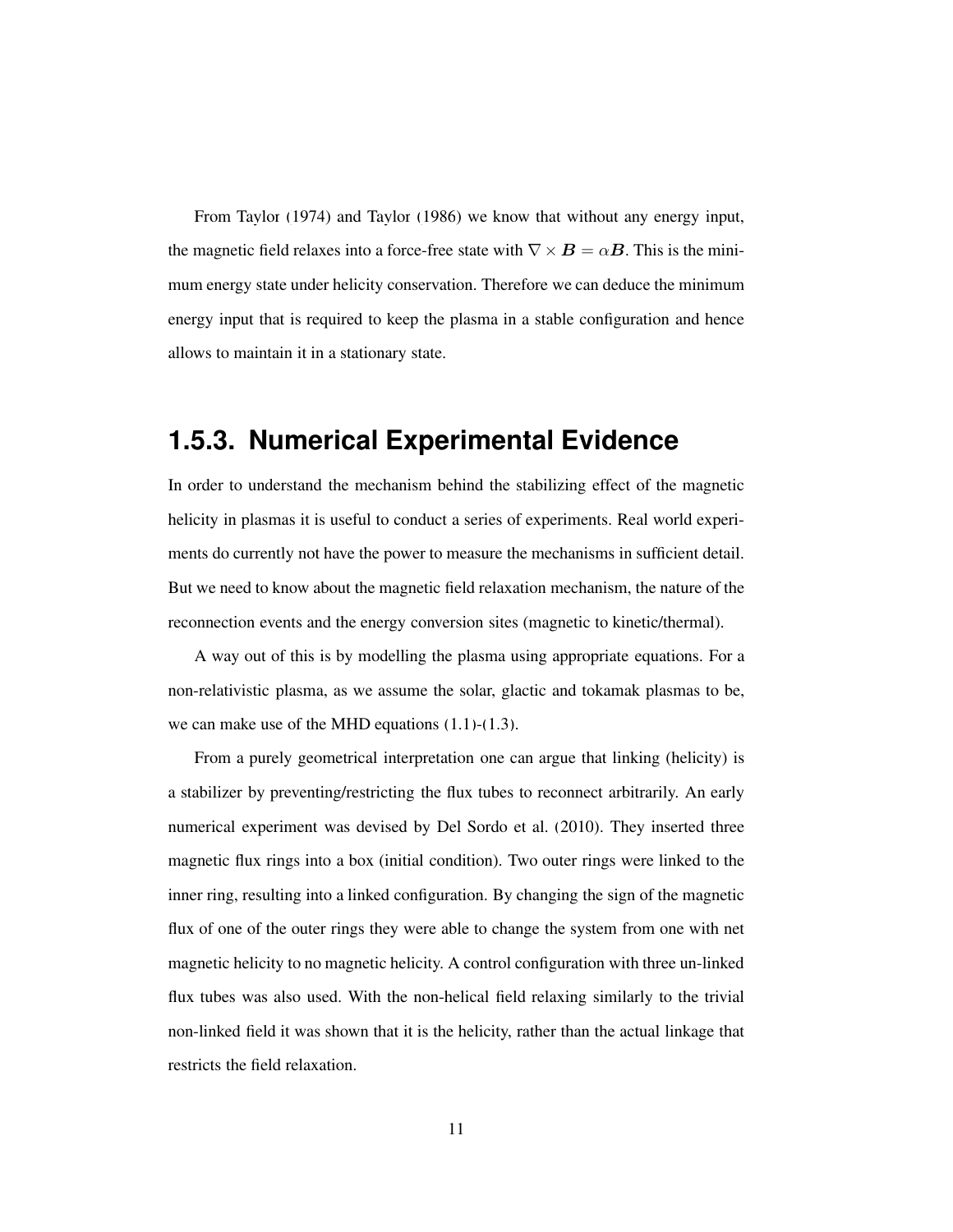Similar experiments were carried out by [Candelaresi and Brandenburg \(2011\)](#page-21-4) where they studied the relaxation of helical and non-helical knots. One of their results was that topologically non-trivial and non-helical knots show a kind of intermediate stability between the topologically trivial fields and the helical fields. For nonhelical braids [Yeates et al. \(2010\)](#page-25-4) observed similar enhanced stability to the trivial case. They argued that further topological invariants should be considered. The consequences would be far ranging and have implications particularly for the stability of tokamak fields. [Prior and Yeates](#page-24-5) [\(2016a](#page-24-5)[,b](#page-24-6)) introduced a technique for generating tubular magnetic fields with arbitrary axial geometry and internal topology with the goal of investigating the behaviour of flux ropes whose field lines have more complex entangled configurations. One of the main application of this technique is the study of flux ropes in solar corona. They concluded that magnetic field lines with sufficient complex entanglement can suppress large-scale morphological changes, and magnetic energy can be reduced through reconnection and expansion of the ropes.

## <span id="page-11-0"></span>**1.6. Galactic and Intergalactic Medium**

### **1.6.1. Observations**

Much of the discussion in the literature on helicity in plasmas focuses on the Sun and to some lesser extent to tokamaks. In order to explain the observed large-scale fields in galaxies, magnetic helicity has been taken into account to model the magnetic field amplification through the dynamo effect. Since the parameters are unsuitable for a direct numerical simulations, many authors [\(Kleeorin et al., 2000](#page-23-6); [Sur et al.](#page-24-7), [2007](#page-24-7); [Shukurov et al., 2008](#page-24-8); [Brandenburg et al.](#page-21-5), [2009;](#page-21-5) [Chamandy et](#page-22-3) al., [2014](#page-22-3); [Chamandy,](#page-22-4) [2016\)](#page-22-4) have used the mean-field approach in which the given fields are separated into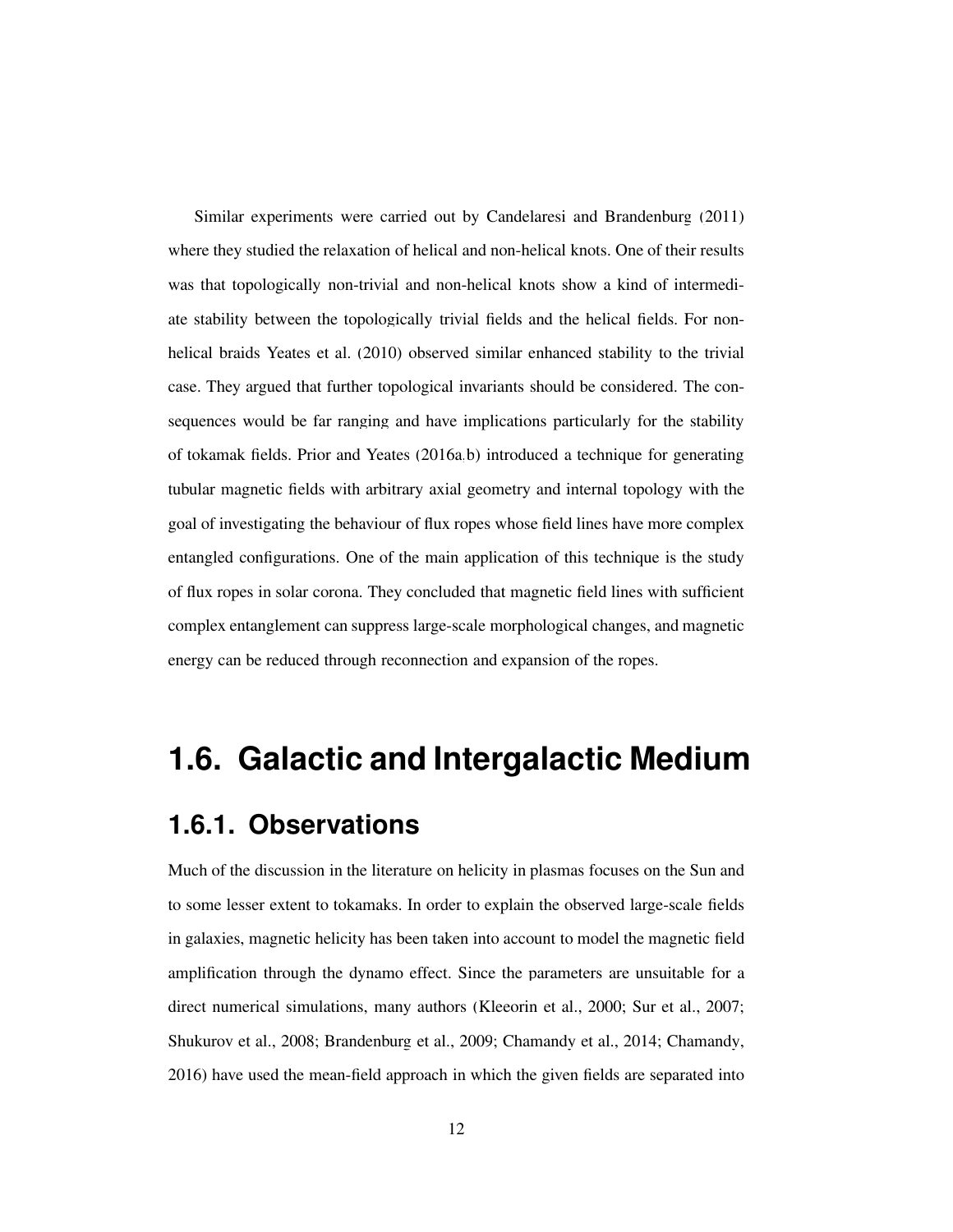a fluctuating and a mean part, assuming there is scale separation.

While magnetic fields in galaxies are less studied than in stars and planets, the field in the intergalactic medium is even less well explored. From a number of X-ray observations we know that some galaxies in clusters, like Cygnus A [\(Carilli et al.,](#page-22-5) [1994\)](#page-22-5) emit material through jets that forms bubble like structures above the galactic plane. The X-ray signature is a effect of the internal magnetic field that can have strengths of  $10 \mu$ G $-40 \mu$ G [\(Carilli and Taylor](#page-22-6)[,](#page-24-9) [2002](#page-22-6)[\). Further observations by](#page-24-9) Taylor et al. [\(2002\)](#page-24-9); [Churazov et al.](#page-22-7) [\(2001](#page-22-7)); Bîrzan et al. (2004); [McNamara and Nulsen](#page-23-7) [\(2007](#page-23-7)) and [Montmerle \(2011](#page-23-8)) in different galaxy clusters, including the Virgo cluster with the galaxy M87, suggest that these lobes, or bubbles, have a higher temperature and lower density than the surrounding intergalactic medium by a factor of ca. 3 in both. With a size of roughly 5 kpc, they are smaller, although not significantly, than the galaxies from which they emanate. Similar observations in other galaxies, the Milky Way too displays bubbles rising above and below its midplane. They are known as Fermi bubbles, and they are known to emanate a multiwavelength radiation, from radio to  $\gamma$ -ray [\(Cheng et al., 2015](#page-22-8)). Possible mechanisms that lead to these bubbles are galactic fountain flows [\(Bregman, 1980\)](#page-21-6), the ejection of hot material through jets and the compression of the intergalactic medium [\(Churazov et al., 2001\)](#page-22-7). Energy input from an active galactic nucleus can provide the necessary power to heat the bubbles.

The plasma in the bubbles is magnetized and relatively hot. Being hot and underdense they rise form the galactic plane much like a hot air balloon, but without membrane. This leads to a velocity shear at its boundary and should lead to the Kelvin-Helmholtz instability. Nevertheless, from measurements of their total life time (e.g. Bîrzan et al.  $(2004)$ ) we know that they can survive for  $10$  Myr- $100$  Myr). This is much longer than what is estimated from the instability analysis. So, apart from their origin, one of the puzzling aspects is how they survive for such a long time.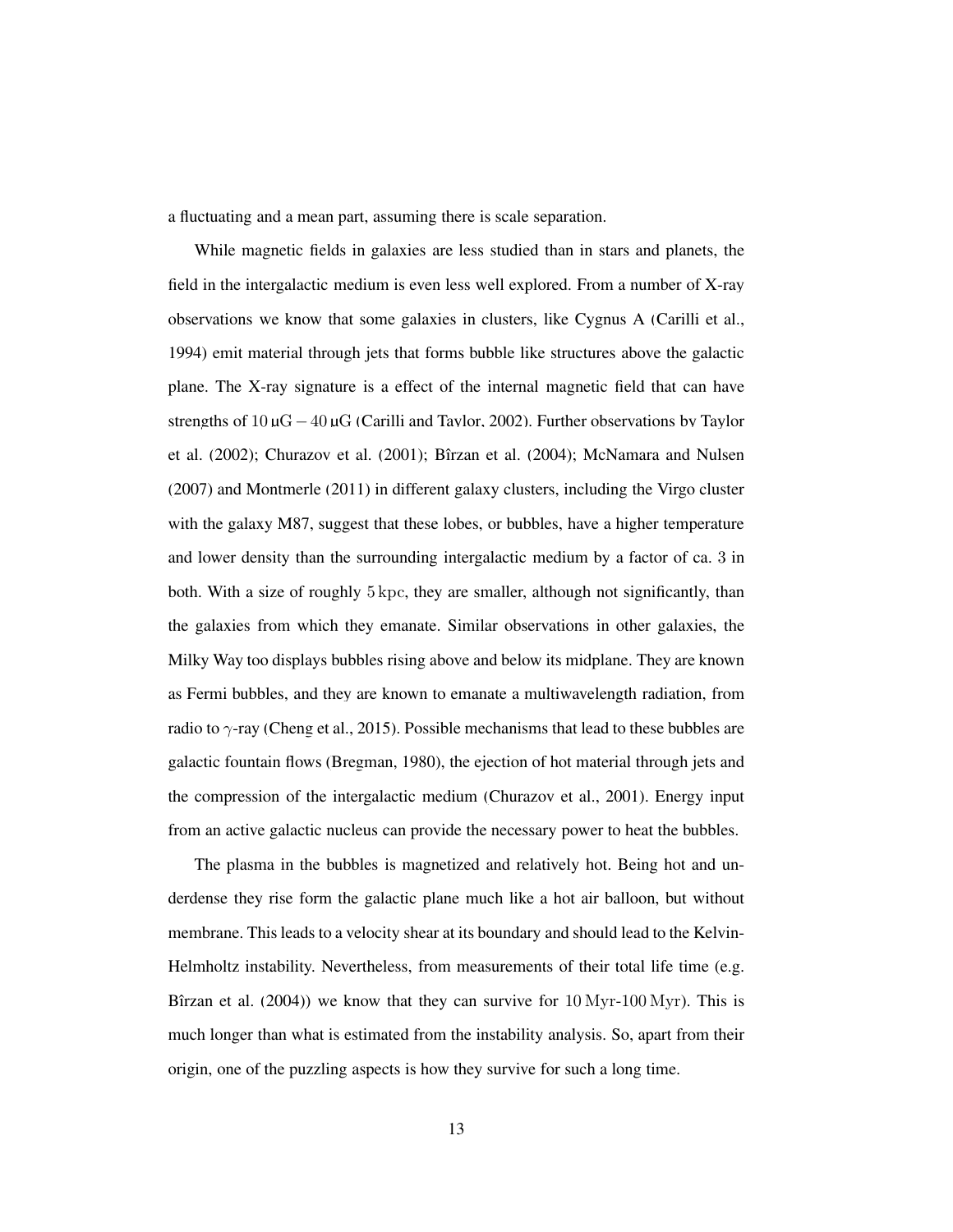#### **1.6.2. Kelvin-Helmholtz Instability**

In pure hydrodyanmics, a shearing flow with the velocity  $u = f(x)e_y$  can be unstable, depending on the shearing flow profile  $f(x)$  (typically its steepness) and the density profile of the gas [\(Chandrasekhar](#page-22-9), [1961](#page-22-9)). In its simplest form we can consider two phases. One phase consists of a fluid or gas with density  $\rho_1$  and constant (in space) velocity  $u_1$ . The other phase has density  $\rho_2$  and parallel velocity  $u_2 \neq u_1$ . Such a system, according to the Navier-Stokes equations, will not change in time. Through the Kelvin-Helmholtz instability, however, a small perturbation will be amplified exponentially, depending on the wave-length of the perturbation.

For a magnetized gas or plasma we can take the step into magnetohydrodynamics. Here, the gas and the magnetic field are coupled through the Lorentz force. Through magnetic tension building up through the fluid flow from the onsetting instability, one could imagine a stabilizing effect from the Lorentz force. [Chandrasekhar \(1961\)](#page-22-9) studied the effect of a homogeneous external magnetic field on the Kelvin-Helmholtz instability. There are two simple cases. One consists of a field that is perpendicular to the shearing flow ( $B_0 \perp u$ ). This case does not have any effect on the instability. A parallel magnetic field, however, stabilizes the system. The suppressed wavelengths depend on the strength of the field. At a field strength of

$$
B^2 \ge 2\pi (u_1 - u_2)^2 (\rho_1 \rho_2) / (\rho_1 + \rho_2)
$$
\n(1.15)

all modes are suppressed.

So, an external parallel magnetic field is a viable stabilizer for the buoyant intergalactic bubbles. Whether such a field exists or is strong enough is a matter to be determined by the observers. For comparison to our proposed stabilizing mechanism, we will discuss this case in the next section.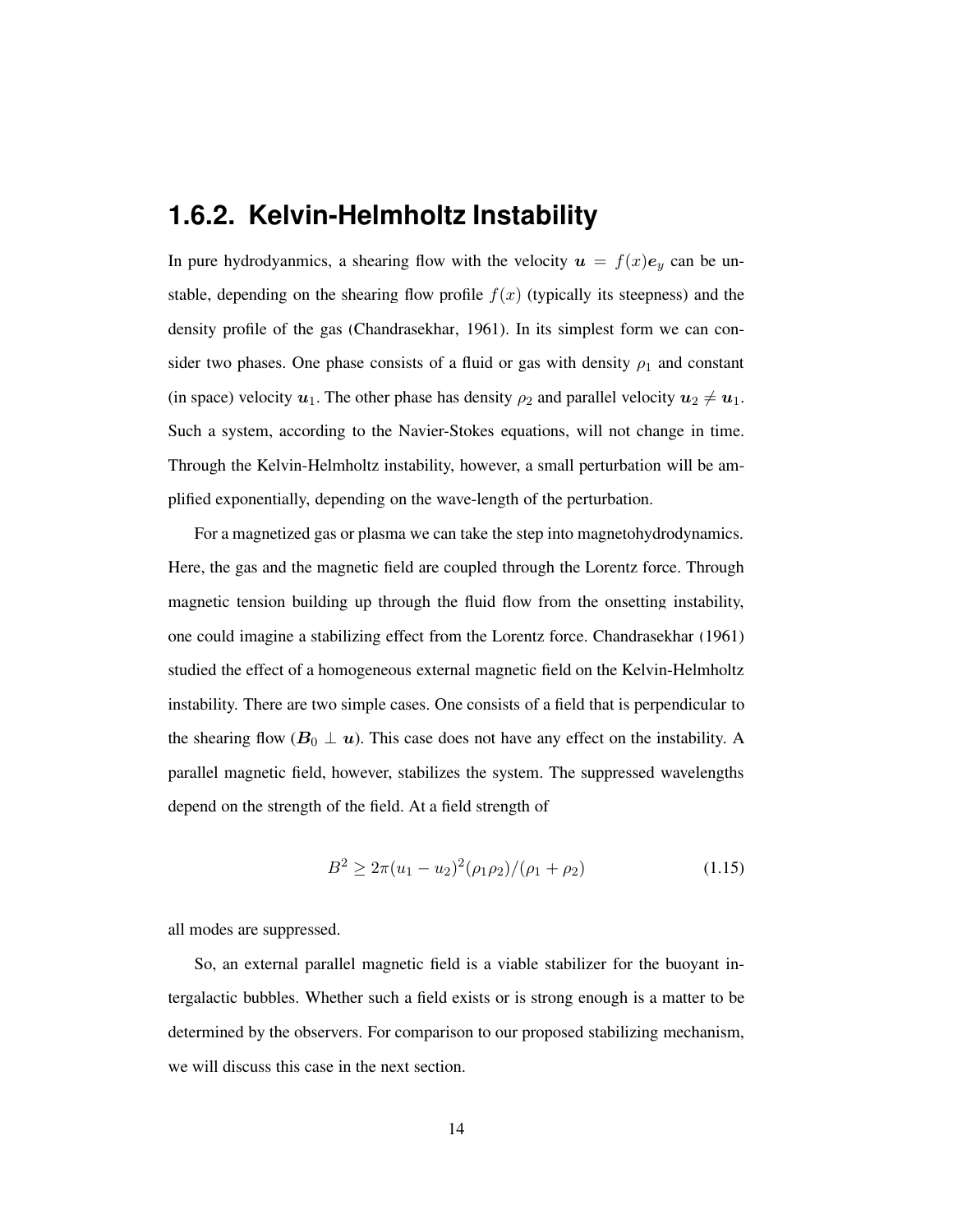## <span id="page-14-0"></span>**1.7. Helical Intergalactic Bubbles**

From helical galactic dynamo models (e.g. [Kleeorin et al.](#page-23-6) [\(2000](#page-23-6)); [Sur et al.](#page-24-7) [\(2007](#page-24-7))), we can make the assumptions that the generated magnetic field is also helical. If these bubbles originate from the galactic interior, from where they obtain their magnetic field, we can also assume that this field is helical. Being helical we can hypothesize that these bubbles have an intrinsic stability.

It is hard to make any precise predictions on the geometry and topology of this internal field. Therefore, we will discuss the effect of two different internal helical magnetic fields and their effects on the stability of the intergalactic bubbles. For more in-depth discussion and details see [Candelaresi and Del Sordo \(2020\)](#page-21-7).

#### **1.7.1. Numerical Experiment**

To test if a helical magnetic field can stabilize the intergalactic bubbles such that they survive the observed  $10 - 100$  Myr, we performed a number of MHD simulations [\(Candelaresi and Del Sordo, 2020](#page-21-7)). The setup consists of a underdense hot bubble surrounded by a colder stratified medium (see Figure [1.1\)](#page-15-0). Buoyancy is generated by a homogeneous gravitational acceleration  $q$ . Since the galactic disk is larger than the bubble, a constant gravitational pull is a justified approximation and simplifies the numerical calculations.

In the direct numerical simulations we solve the full resistive, viscous and compressible MHD equations with the energy equation, that includes the temperature. The density and temperature contrast between bubble and medium is of a factor of 3, which is approximately what has been observed. The numerical code used, the PEN-CILCODE [\(Brandenburg and Dobler](#page-21-8), [2002;](#page-21-8) [Brandenburg](#page-21-9), [2020\)](#page-21-9) [\(https://github.com/](https://github.com/pencil-code) [pencil-code\)](https://github.com/pencil-code) solves for the magnetic vector potential  $A$ , instead of the magnetic field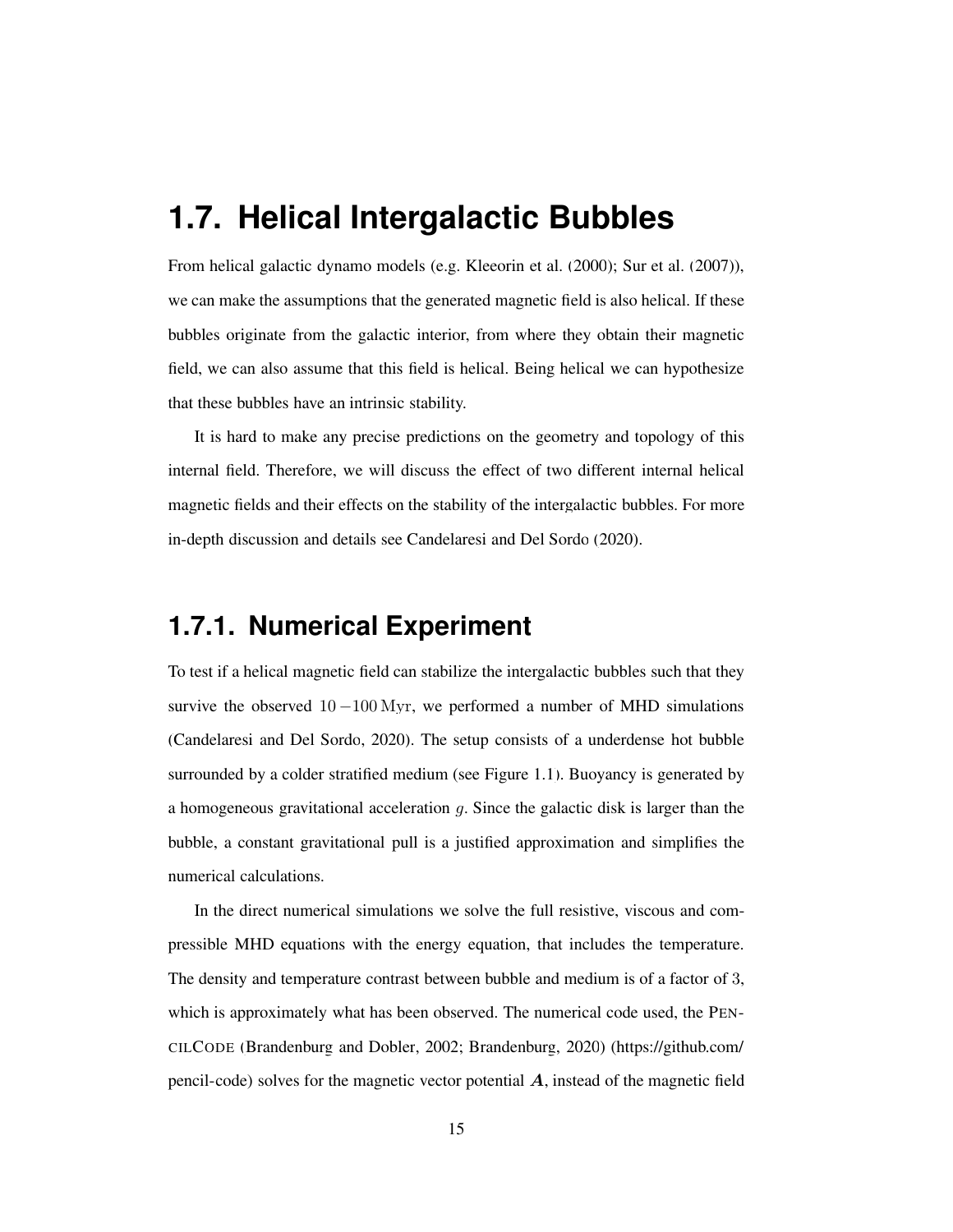

<span id="page-15-0"></span>Figure 1.1: Schematic representation of the initial condition of the numerical experiment. The hot underdense bubble with homogeneous temperature and density is embedded in a stratified cold medium of higher density. The galactic disk is at the lower boundary and exerts a constant gravitational force.

 $B = \nabla \times A$ . This makes sure that the solenoidal condition is fulfilled and facilitates the computation of the magnetic helicity. The equations we solve are

$$
\frac{\partial \mathbf{A}}{\partial t} = \mathbf{u} \times \mathbf{B} + \eta \nabla^2 \mathbf{A},\tag{1.16}
$$

$$
\frac{\mathbf{D}u}{\mathbf{D}t} = -c_s^2 \nabla \left( \frac{\ln T}{\gamma} + \ln \rho \right) + \frac{\mathbf{J} \times \mathbf{B}}{\rho}
$$

$$
-\mathbf{g} + \mathbf{F}_{\text{visc}}, \tag{1.17}
$$

$$
\frac{\text{D}\ln\rho}{\text{D}t} = -\nabla \cdot \boldsymbol{u},\tag{1.18}
$$

$$
\frac{\partial \ln T}{\partial t} = -\boldsymbol{u} \cdot \nabla \ln T - (\gamma - 1) \nabla \cdot \boldsymbol{u}
$$

$$
+ \frac{1}{\rho c_v T} \left( \nabla \cdot (K \nabla T) + \eta \boldsymbol{J}^2 + 2\rho \nu \mathbf{S} \otimes \mathbf{S} + \zeta \rho (\nabla \cdot \boldsymbol{u})^2 \right), \tag{1.19}
$$

with the magnetic vector potential A, magnetic field  $B = \nabla \times A$ , fluid velocity u, constant magnetic resistivity (diffusivity)  $\eta$ , advective derivative D/Dt =  $\partial/\partial t$  +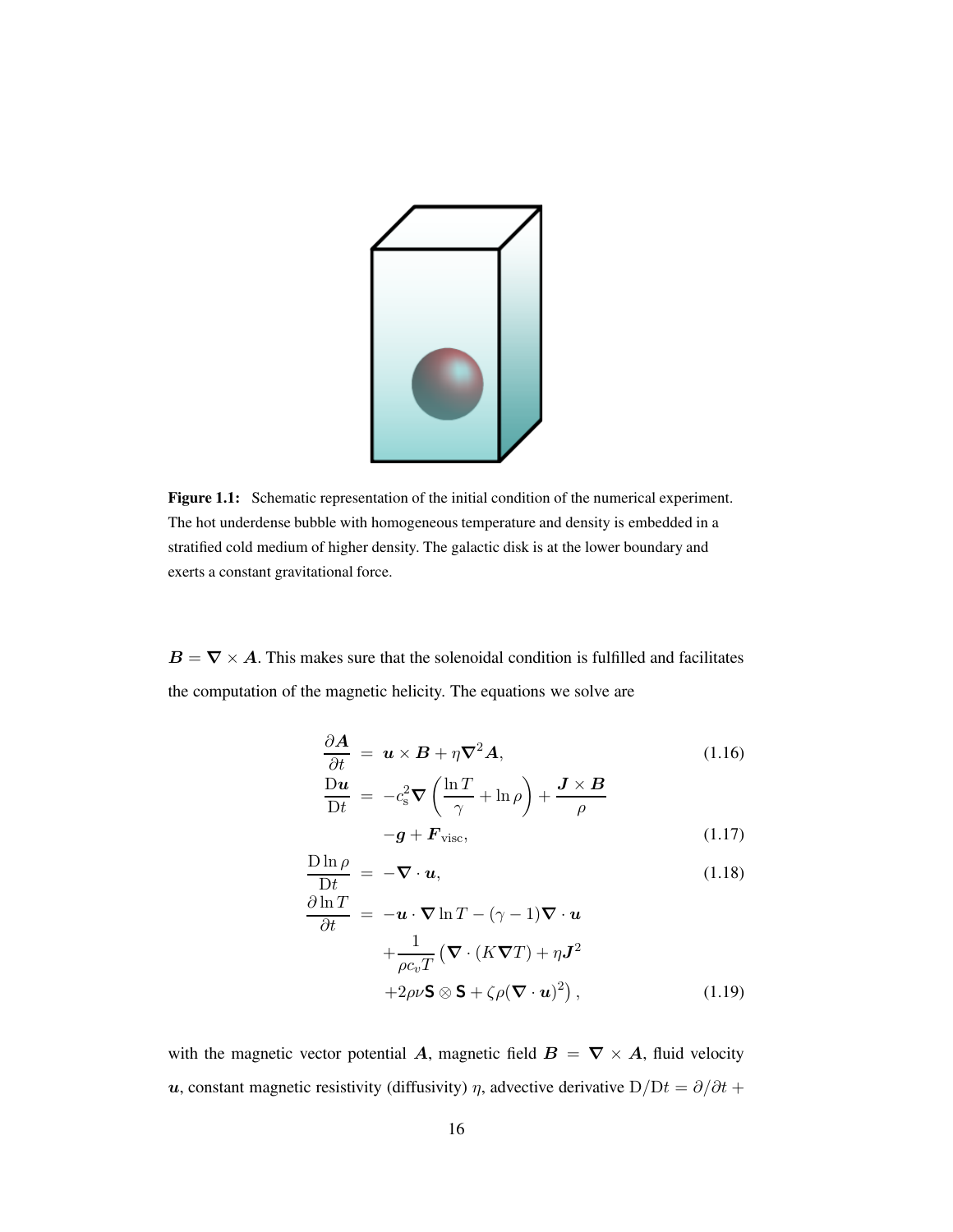$u \cdot \nabla$ , sound speed  $c_s = \gamma p/\rho$ , adiabatic index  $\gamma = c_p/c_v$ , heat capacities  $c_p$  and  $c_v$  at constant pressure and volume, temperature T, density  $\rho$ , electric current density  $J = \nabla \times B$ , gravitational acceleration g, viscous force  $F_{\text{visc}}$ , heat conductivity K and the bulk viscosity  $\zeta$ . The viscous force is given as  $\mathbf{F}_{\text{visc}} = \rho^{-1} \nabla \cdot 2\nu \rho \mathbf{S}$ , with the traceless rate of strain tensor  $S_{ij} = \frac{1}{2}$  $\frac{1}{2}(u_{i,j} + u_{j,i}) - \frac{1}{3}$  $\frac{1}{3}\delta_{ij}\nabla \cdot \boldsymbol{u}$ . The equation of state used here is for the ideal monatomic gas and it appears implicitly in our equations, as we eliminated pressure p. Here the gas is monatomic with  $\gamma = 5/3$ .

## **1.7.2. Helicity as Stabilizer**

Within our numerical bubble we insert a helical magnetic field. To exclude effects from the geometry of the field we use to different setups. One consists of the ABC type field of the form

$$
\mathbf{A} = f(r)A_0 \begin{pmatrix} \cos((y - y_c)k) + \sin((z - z_c)k) \\ \cos((z - z_c)k) + \sin((x - x_c)k) \\ \cos((x - x_c)k) + \sin((y - y_c)k) \end{pmatrix},
$$
(1.20)

where the wave number  $k$  can be used to regulate the helicity relative to the magnetic energy, which is regulated by the amplitude  $A_0$ . Here the subscript c stands for cavity. The function  $f(r)$  only depends on the radius from the bubble's center and makes sure that the field smoothly goes to zero at the boundary with no current layer forming.

The second helical configuration is the spheromak configuration and consists of twisted magnetic fields in a toroidal shape. Those fields are embedded into each other, forming a highly helical field (see Figure [1.2\)](#page-17-0). One of the advantages of this configuration is that it smoothly approaches zero field strength at the bubble's boundary. Similar to the ABC case, we can adjust magnetic energy and magnetic helicity inde-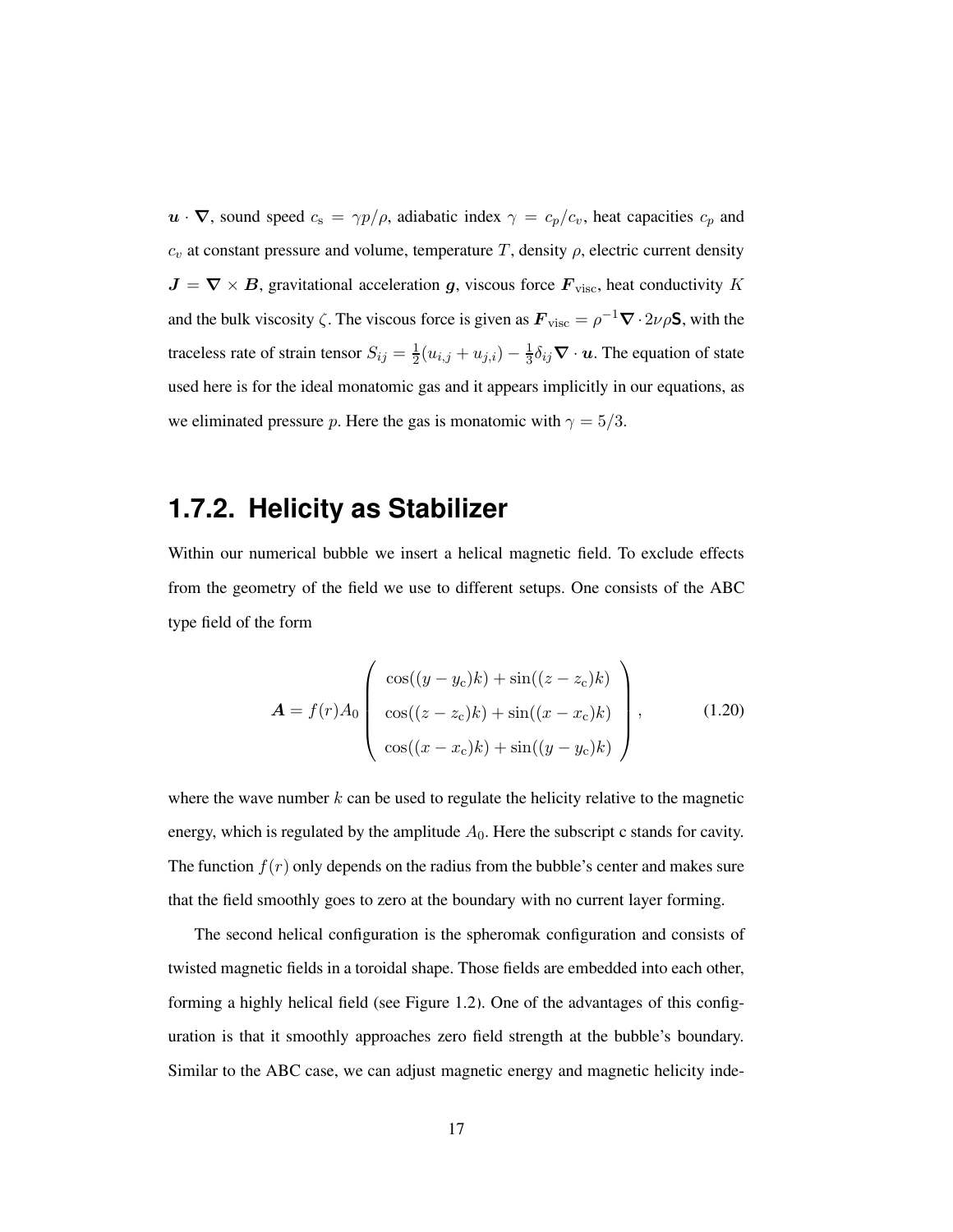

Figure 1.2: Helical spheromak configuration showing two of the magnetic field lines. The original color image from [Candelaresi and Del Sordo \(2020](#page-21-7)) (under CC-BY 4.0 license) was monochromed.

<span id="page-17-0"></span>pendently. For a more detailed formulation see Candelaresi [and Del Sordo \(2020\)](#page-21-7).

For both cases we keep the magnetic energy constant while adjust the helicity such that the high helicity case has four times the helicity of the low helicity case. As control cases we also run simulations with no magnetic field and two with only an external field. This gives us seven different simulations.

The stability of the bubble is measured using a coherence measure  $d_{\rm mean}$ , which is simply the mean distance of the points within the bubble. Weather or not a point belongs to the bubble is determined by the tempearature. All points above a threshold, by definition, belong to it. So, a large value of  $d_{\text{mean}}$  tells us that the bubble has undergone some significant disruption.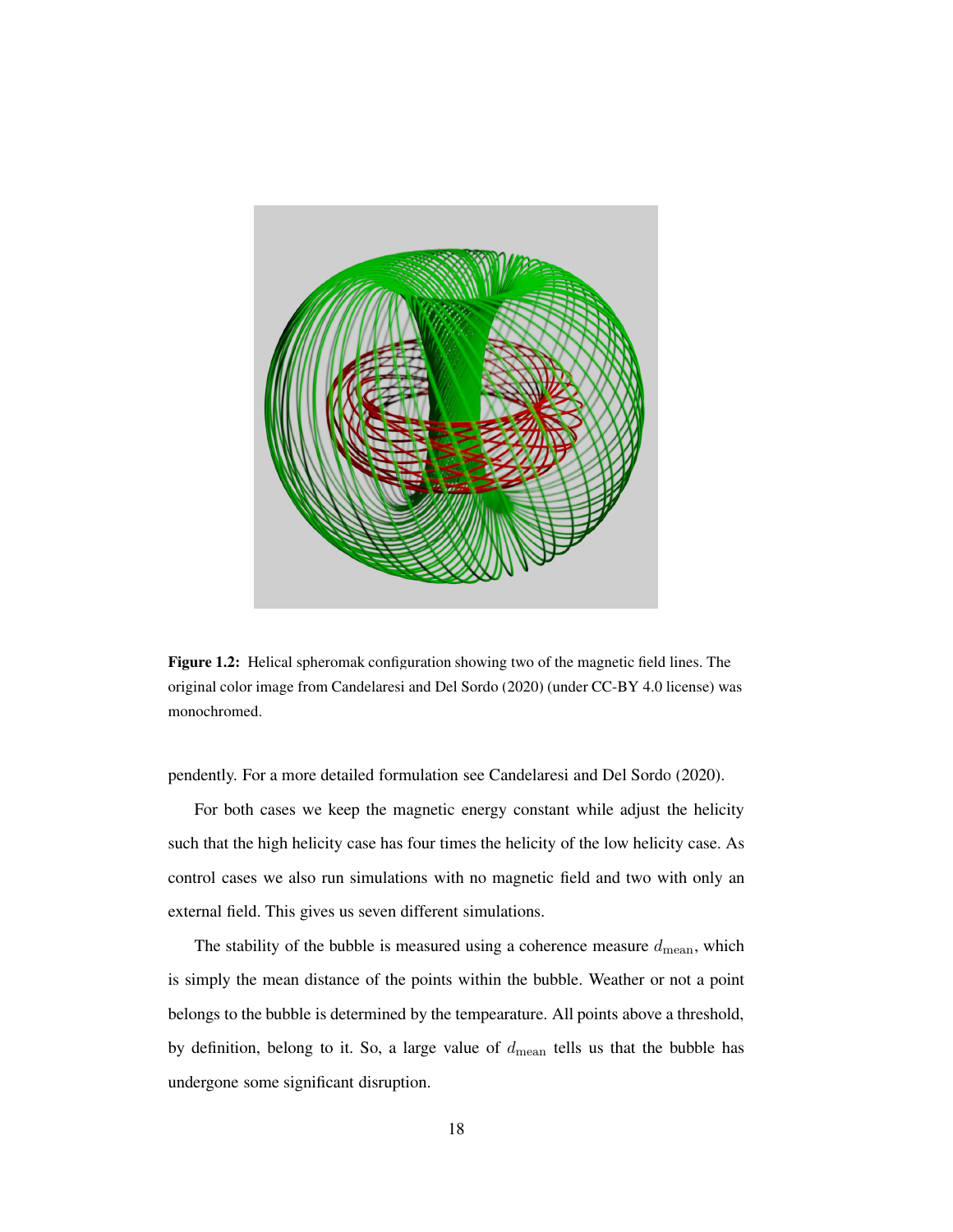From our calculations (Figure [1.3\)](#page-26-0) we clearly see that a helical internal magnetic field stabilizes the field. This is independent of the type of helical field used (ABC versus spheromak). At a minimum level of helicity we reach stability. If we want the same amount of stability from an external field, however, we require a much larger total magnetic energy content. We estimate that a helical field with maximum strength of the order of  $10^{-5}$  G can stabilize the bubble over a time scale of about 250 Myr. For comparison, these simulations also show that in a purely hydrodynamical case the bubbles can be stable for about 80 Myr.

## <span id="page-18-0"></span>**1.8. Conclusions**

We have discussed the role of helical magnetic fields in the stabilization of plasmas. First of all we have seen how magnetic helicity is a conserved quantity in ideal MHD and in the high-conductivity limit, that is when magnetic diffusivity is very small. This is the case for various astrophysical plasmas on very different length scales.

Helicity conservation is well illustrated by considering magnetic tubes which are interlocked. Whenever their configuration is characterized by a finite magnetic helicity, it results into a much more stable system than in non-helical cases. On the other hand, the topological linkage of such tubes plays no role in stabilizing the plasma. Therefore, magnetic helicity conservation imposes strong constraints on the relaxation of magnetic fields whenever some helicity is present.

We have discussed helicity conservation in the stability of structures in the solar corona, such as coronal mass ejections, as well as in tokamak fields. On much larger scales, such as galactic and extragalactic environments, we see a similar behavior. In particular, some extragalactic structures moving at high velocity through the extragalactic medium, are observed to be surprisingly stable towards disruption by the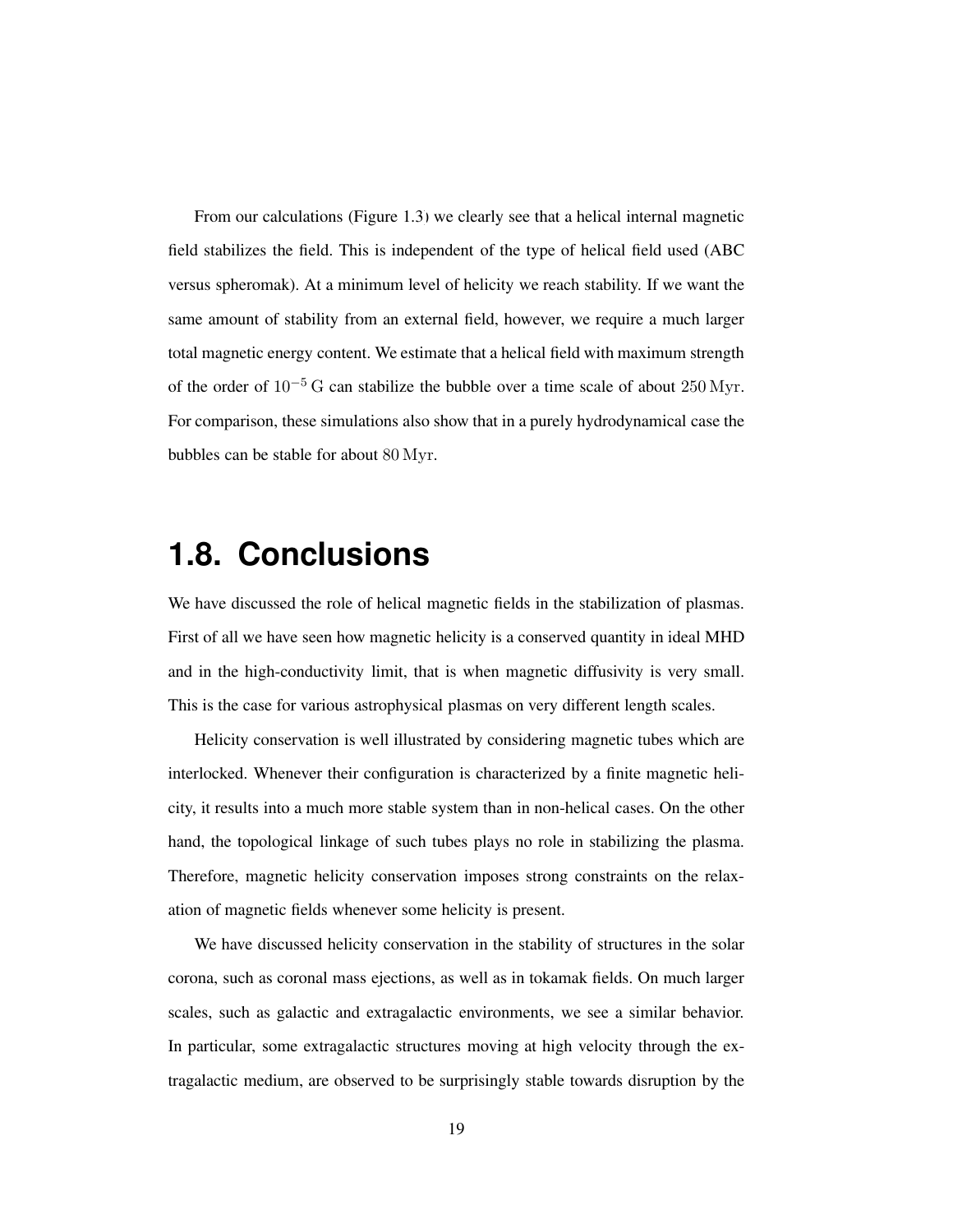Kelvin-Helmoltz instability. Magnetic helicity may, therefore, play an important role against sucha a distruption.

In the last section we have therefore examined the possibility that a helical magnetic field may stabilize extragalactic bubbles even at low magnetic energy densities. These bubbles are observed raising from the midplane of our galaxy and other galaxies into the intergalactic medium. We justify the presence of helicity in these bubbles by the fact the they are boing inflated by an active galactic nucleus or from jets coming from the galactic center, which yield helical fields.

We tested two different types of helical magnetic fields: the ABC flow and a spheromak field. This field initially sits inside the bubble raising through buoyancy in an otherwise stably stratified medium. We quantified the disruption of the bubble and observed that this bubble is stabilized by the helicity towards the Kelvin-Helmholtz instability in the non-linear regime if the magnetic field is sufficiently helical. Our estimate is that a helical field with maximum strength of the order of  $10^{-5}$  G can stabilize the bubble over a time scale of at least 250 Myr, which is more than three times longer than the stability of a non-magnetized bubble. This remarkable example illustrates the role played by magnetic helicity in the stabilization of structures in plasmas. Moreover, it also suggests that helical magnetic fields are present in astrophysical magnetized plasmas wherever stable configurations are observed, and throughout several scales, from stars to extragalactic structures.

# **Acknowledgments**

Fabio Del Sordo acknowledges support from a Marie Curie Action of the European Union (grant agreement 101030103), and Scuola Normale Superiore in Pisa for hospitality during 2020-21.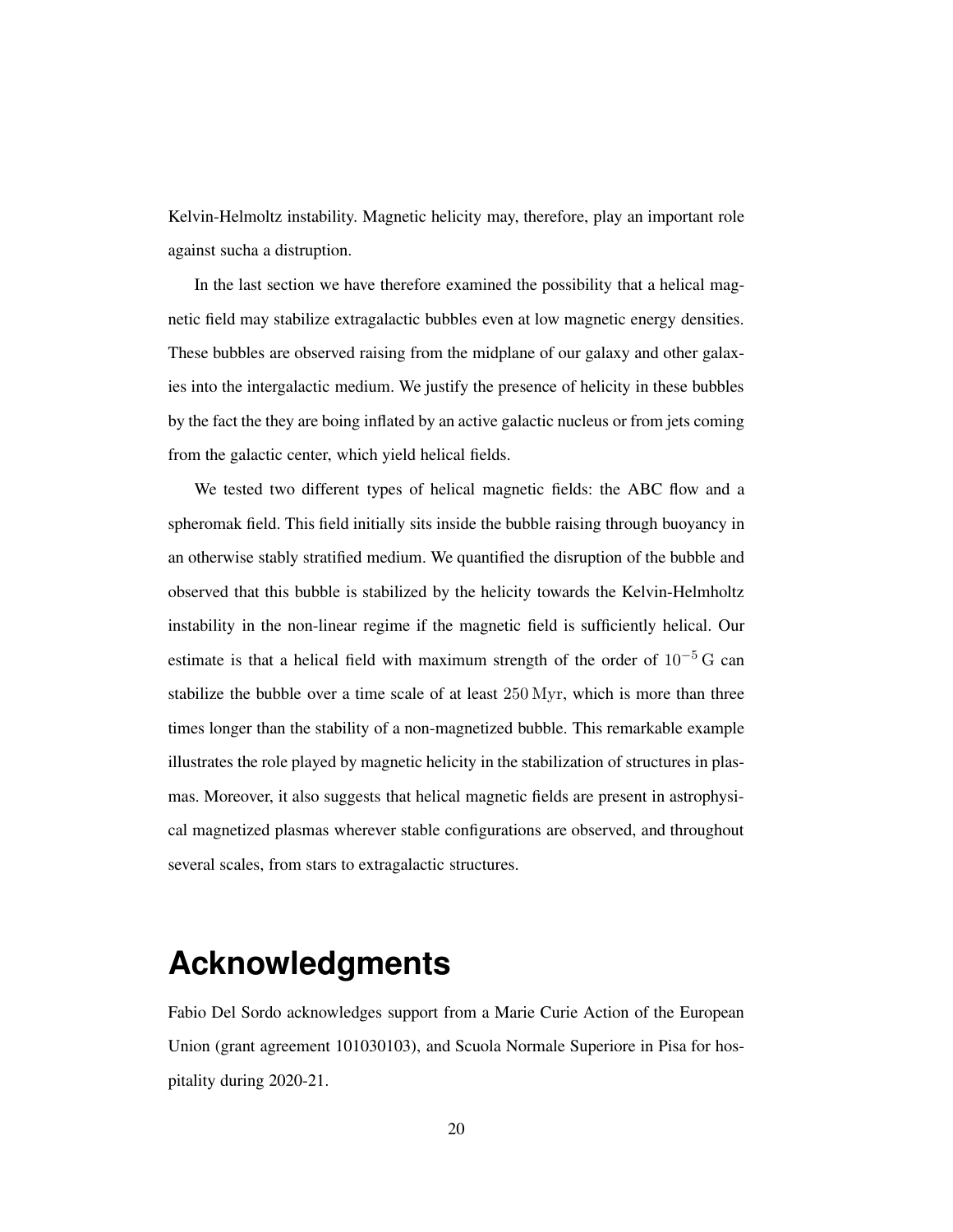# **Bibliography**

- <span id="page-20-7"></span>Alfvén, H. (1942). Existence of Electromagnetic-Hydrodynamic Waves. Nature, 150:405–406.
- <span id="page-20-3"></span>Arnold, V. I. (1986). The asymptotic hopf invariant and its applications. Sel. Math. Sov., 5:327–345.
- <span id="page-20-5"></span>Aschwanden, M. J. (2019). Helical twisting number and braiding linkage number of solar coronal loops. Astrophys. J., 874(2):131.
- <span id="page-20-8"></span>Batchelor, G. K. (1950). On the spontaneous magnetic field in a conducting liquid in turbulent motion. Roy. Soc. Lond. Proc. Ser. A, 201:405–416.
- <span id="page-20-2"></span>Bekenstein, J. D. (1987). Helicity Conservation Laws for Fluids and Plasmas. Astrophys. J., 319:207.
- <span id="page-20-0"></span>Bhat, P., Subramanian, K., and Brandenburg, A. (2016). A unified large/small-scale dynamo in helical turbulence. Mon. Not. R. Astron. Soc., 461(1):240–247.
- <span id="page-20-9"></span>Bîrzan, L., Rafferty, D. A., McNamara, B. R., Wise, M. W., and Nulsen, P. E. J. (2004). A Systematic Study of Radio-induced X-Ray Cavities in Clusters, Groups, and Galaxies. Astrophys. J., 607(2):800–809.
- <span id="page-20-6"></span>Biskamp, D. (2003). Magnetohydrodynamic Turbulence. Cambridge University Press.
- <span id="page-20-4"></span>Bonanno, A. (2013). Solar Dynamo and Toroidal Field Instabilities. Sol. Phys., 287(1-2):185–196.
- <span id="page-20-1"></span>Bonanno, A., Brandenburg, A., Del Sordo, F., and Mitra, D. (2012). Breakdown of chiral symmetry during saturation of the Tayler instability. Phys. Rev. E, 86(1):016313.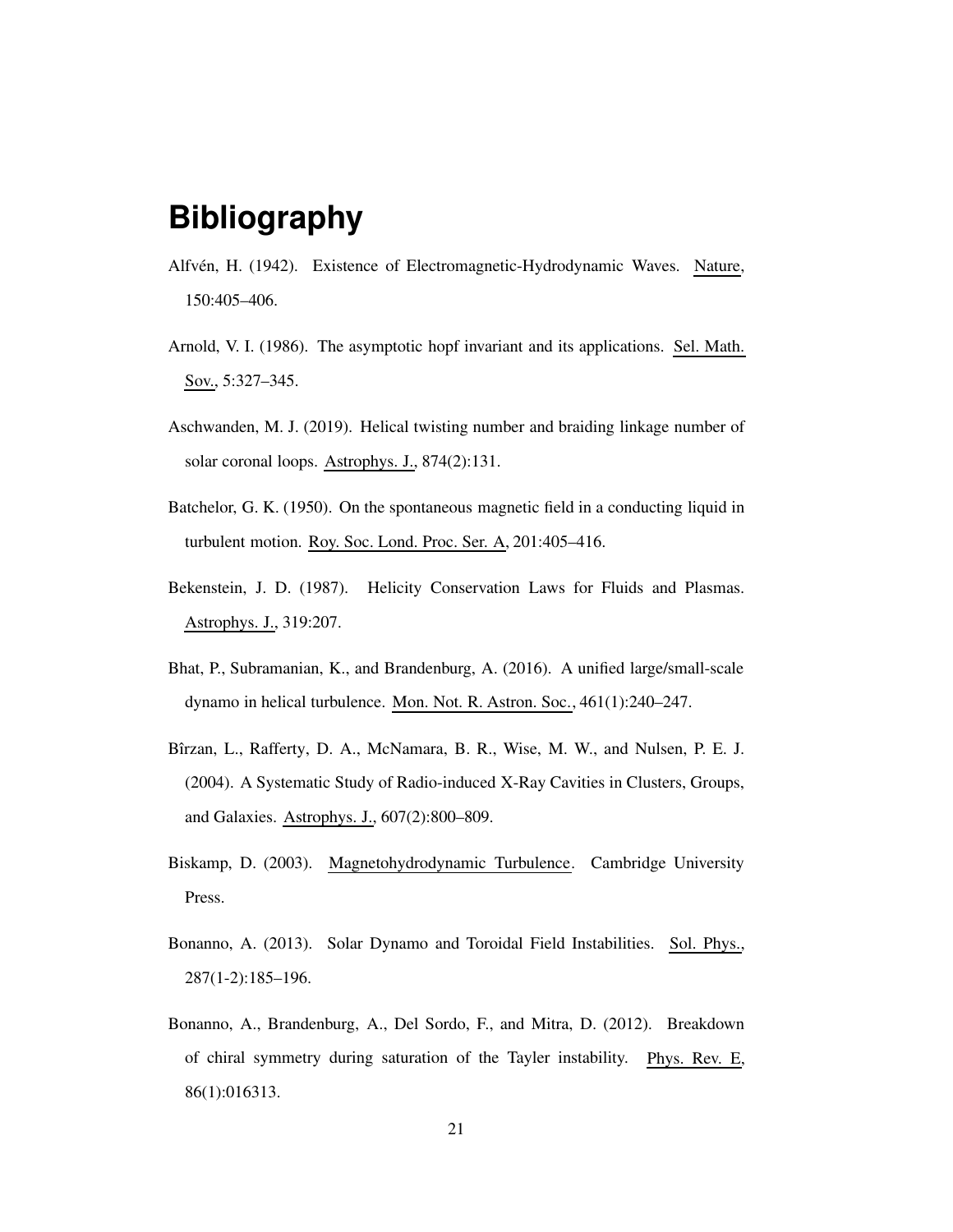<span id="page-21-9"></span>Brandenburg, A. (2020). Scientific usage of the pencil code.

- <span id="page-21-5"></span>Brandenburg, A., Candelaresi, S., and Chatterjee, P. (2009). Small-scale magnetic helicity losses from a mean-field dynamo. Mon. Not. R. Astron. Soc., 398:1414– 1422.
- <span id="page-21-8"></span>Brandenburg, A. and Dobler, W. (2002). Hydromagnetic turbulence in computer simulations. Computer Physics Communications,  $147(1-2)$ :471 – 475. Proceedings of the Europhysics Conference on Computational Physics Computational Modeling and Simulation of Complex Systems.
- <span id="page-21-1"></span>Brandenburg, A. and Scannapieco, E. (2020). Magnetic Helicity Dissipation and Production in an Ideal MHD Code. Astrophys. J., 889(1):55.
- <span id="page-21-0"></span>Brandenburg, A. and Subramanian, K. (2005). Astrophysical magnetic fields and nonlinear dynamo theory. Phys. Rep., 417:1–209.
- <span id="page-21-6"></span>Bregman, J. N. (1980). The galactic fountain of high-velocity clouds. Astrophys. J., 236:577–591.
- <span id="page-21-4"></span>Candelaresi, S. and Brandenburg, A. (2011). Decay of helical and nonhelical magnetic knots. Phys. Rev. E, 84(1):016406.
- <span id="page-21-7"></span>Candelaresi, S. and Del Sordo, F. (2020). Stabilizing Effect of Magnetic Helicity on Magnetic Cavities in the Intergalactic Medium. Astrophys. J., 896(1):86.
- <span id="page-21-3"></span>Candelaresi, S., Hornig, G., Podger, B., and Pontin, D. I. (2021). Topological constraints in the reconnection of vortex braids. Phys. Fluids, 33(5):056101.
- <span id="page-21-2"></span>Candelaresi, S., Pontin, D., and Hornig, G. (2014). Mimetic Methods for Lagrangian Relaxation of Magnetic Fields. SIAM J. Sci. Comput., 36(6):B952–B968.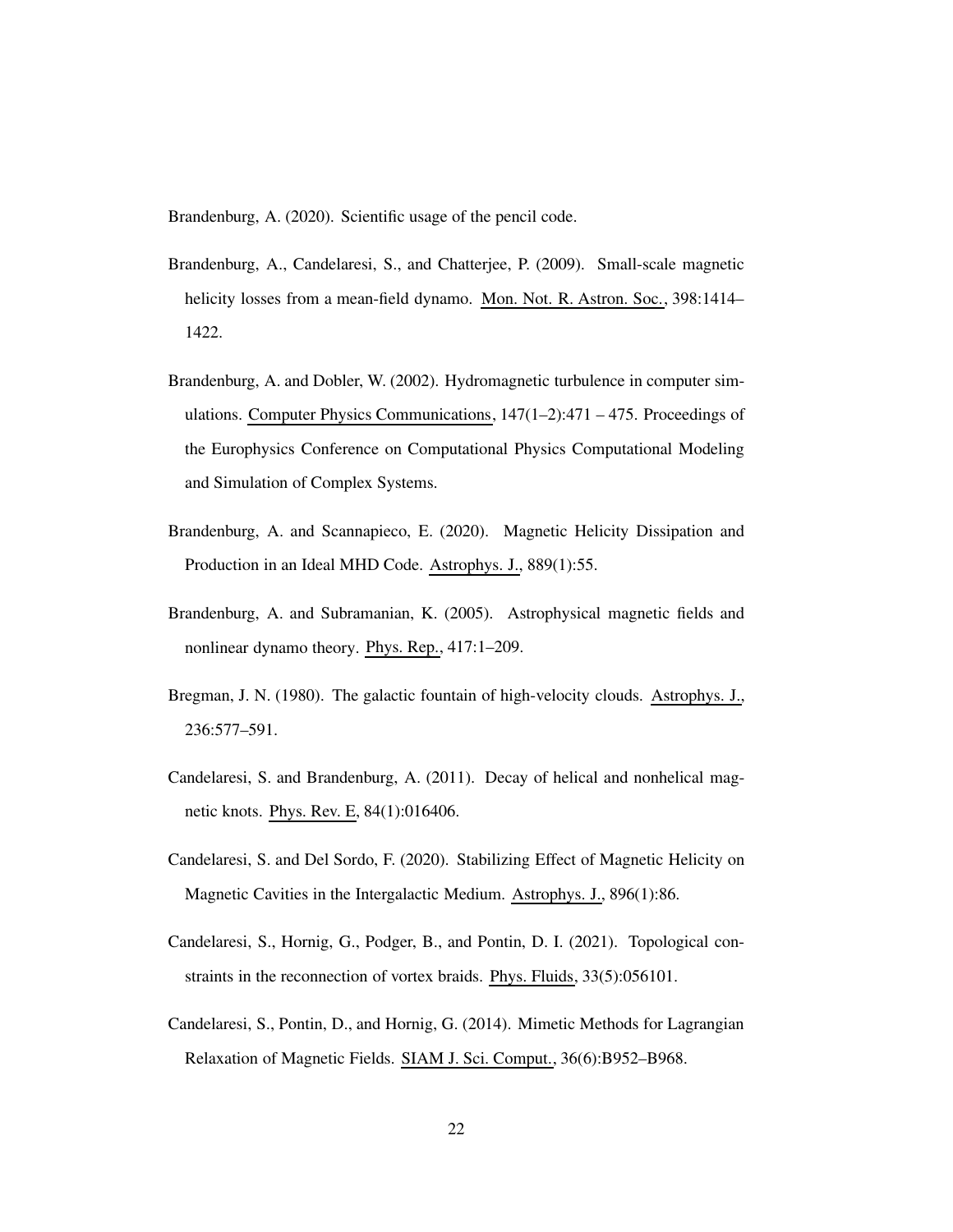- <span id="page-22-1"></span>Canfield, R. C., Hudson, H. S., and McKenzie, D. E. (1999). Sigmoidal morphology and eruptive solar activity. Geophys. Res. Lett., 26:627–630.
- <span id="page-22-5"></span>Carilli, C. L., Perley, R. A., and Harris, D. E. (1994). Observations of interaction between cluster gas and the radio lobes of cygnus a. Mon. Not. R. Astron. Soc., 270(1):173–177.
- <span id="page-22-6"></span>Carilli, C. L. and Taylor, G. B. (2002). Cluster magnetic fields. Annu. Rev. Astron. Astr., 40(1):319–348.
- <span id="page-22-4"></span>Chamandy, L. (2016). An analytical dynamo solution for large-scale magnetic fields of galaxies. Mon. Not. R. Astron. Soc., 462(4):4402–4415.
- <span id="page-22-3"></span>Chamandy, L., Shukurov, A., Subramanian, K., and Stoker, K. (2014). Non-linear galactic dynamos: a toolbox. Mon. Not. R. Astron. Soc., 443(3):1867–1880.
- <span id="page-22-9"></span>Chandrasekhar, S. (1961). Hydrodynamic and hydromagnetic stability. Oxford Univ. Press.
- <span id="page-22-0"></span>Chatterjee, P., Mitra, D., Brandenburg, A., and Rheinhardt, M. (2011). Spontaneous chiral symmetry breaking by hydromagnetic buoyancy. r, 84(2):025403.
- <span id="page-22-8"></span>Cheng, K. S., Chernyshov, D. O., Dogiel, V. A., and Ko, C. M. (2015). Multiwavelength Emission from the Fermi Bubble. II. Secondary Electrons and the Hadronic Model of the Bubble. Astrophys. J., 799(1):112.
- <span id="page-22-7"></span>Churazov, E., Brüggen, M., Kaiser, C. R., Bohringer, H., and Forman, W. (2001). Evolution of buoyant bubbles in m87. Astrophys. J., 554(1):261–273.
- <span id="page-22-2"></span>Craig, I. J. D. and Sneyd, A. D. (1990). Nonlinear development of the kink instability in coronal flux tubes. Astrophys. J., 357:653–661.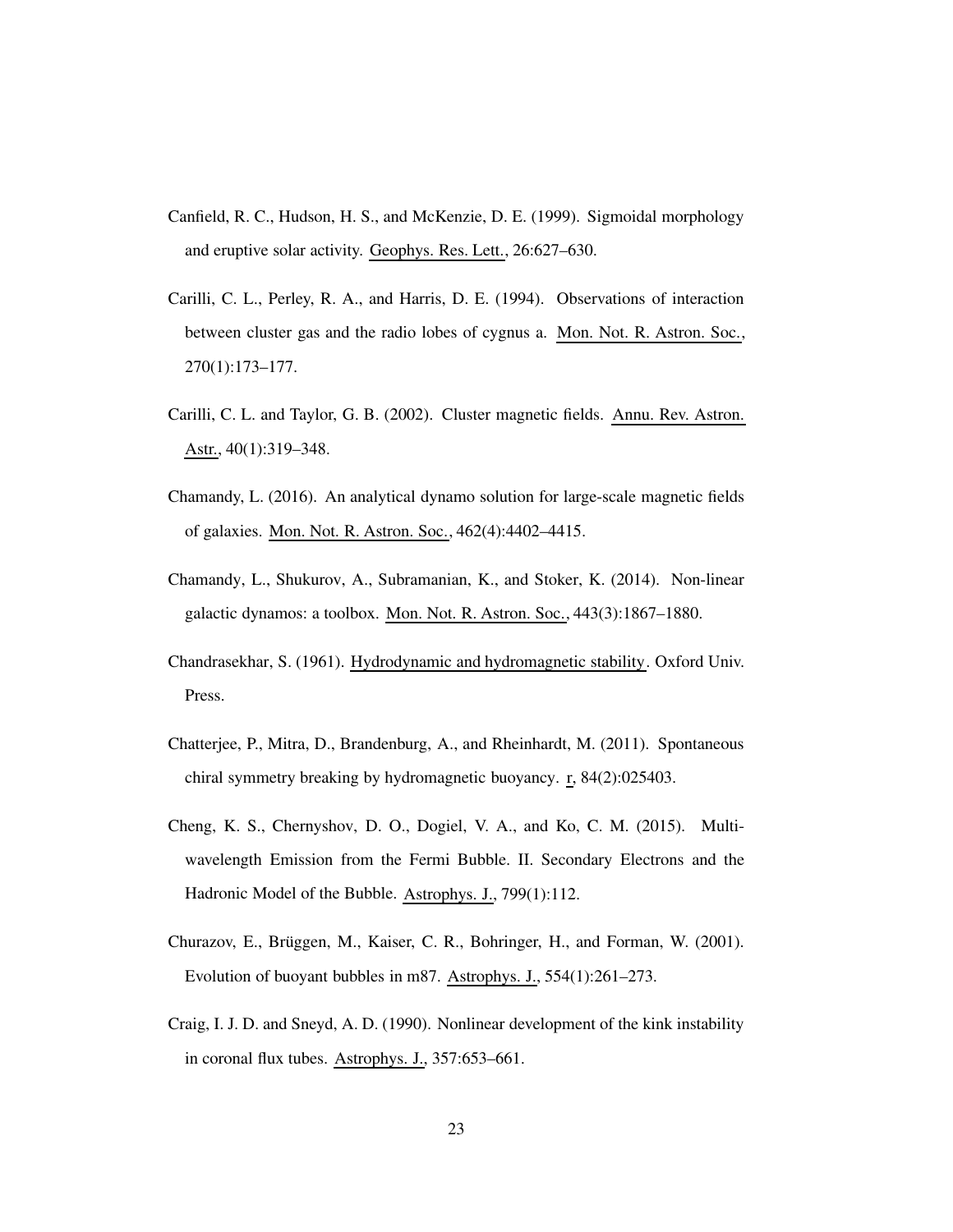- <span id="page-23-2"></span>Del Sordo, F., Candelaresi, S., and Brandenburg, A. (2010). Magnetic-field decay of three interlocked flux rings with zero linking number. Phys. Rev. E, 81(3):036401.
- <span id="page-23-1"></span>Del Sordo, F., Guerrero, G., and Brandenburg, A. (2013). Turbulent dynamos with advective magnetic helicity flux. Mon. Not. R. Astron. Soc., 429(2):1686–1694.
- <span id="page-23-5"></span>Ebrahimi, Z. and Karami, K. (2016). Resonant absorption of kink magnetohydrodynamic waves by a magnetic twist in coronal loops. Mon. Not. R. Astron. Soc., 462(1):1002–1011.
- <span id="page-23-4"></span>Finkelstein, D. and Weil, D. (1978). Magnetohydrodynamic kinks in astrophysics. Int. J. Theor. Phys., 17(3):201–217.
- <span id="page-23-3"></span>Gibson, S. E., Fletcher, L., Zanna, G. D., Pike, C. D., Mason, H. E., Mandrini, C. H., D´emoulin, P., Gilbert, H., Burkepile, J., Holzer, T., Alexander, D., Liu, Y., Nitta, N., Qiu, J., Schmieder, B., and Thompson, B. J. (2002). The structure and evolution of a sigmoidal active region. Astrophys. J., 574(2):1021.
- <span id="page-23-6"></span>Kleeorin, N., Moss, D., Rogachevskii, I., and Sokoloff, D. (2000). Helicity balance and steady-state strength of the dynamo generated galactic magnetic field. Astron. Astrophys., 361:L5–L8.
- <span id="page-23-0"></span>Leka, K. D., Canfield, R. C., McClymont, A. N., and van Driel-Gesztelyi, L. (1996). Evidence for Current-carrying Emerging Flux. Astrophys. J., 462:547.
- <span id="page-23-7"></span>McNamara, B. and Nulsen, P. (2007). Heating hot atmospheres with active galactic nuclei. Annu. Rev. Astron. Astr., 45(1):117–175.
- <span id="page-23-8"></span>Montmerle, T. (2011). Galactic and extragalactic hot bubbles: Feedback from massive stars. In Charbonnel, C. and Montmerle, T., editors, EAS Publications Series, volume 51 of EAS Publications Series, pages 299–310.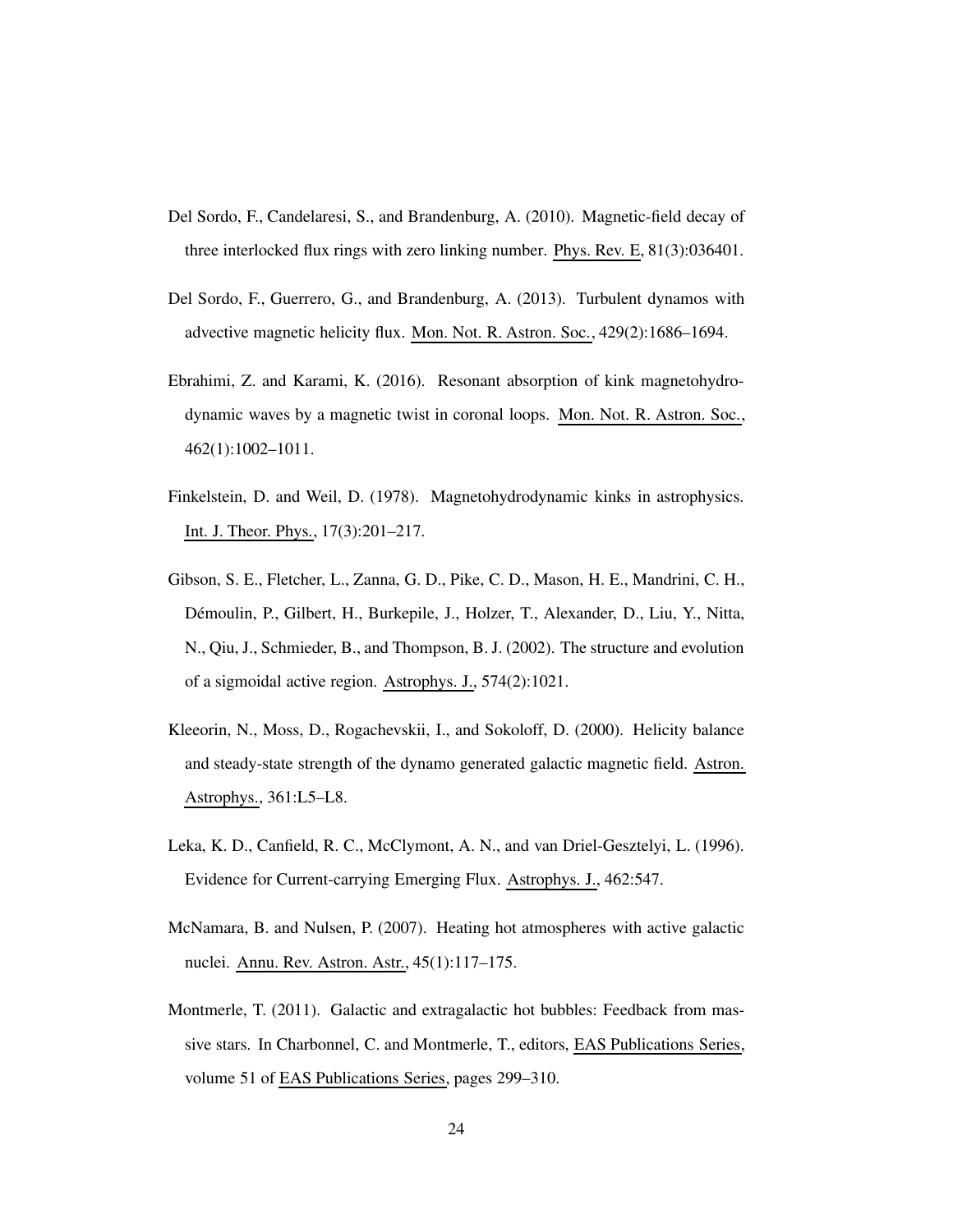- <span id="page-24-0"></span>Ntormousi, E., Tassis, K., Del Sordo, F., Fragkoudi, F., and Pakmor, R. (2020). A dynamo amplifying the magnetic field of a Milky-Way-like galaxy. Astron. Astrophys., 641:A165.
- <span id="page-24-2"></span>Priest, E. R. and Forbes, T. G. (2000). Magnetic reconnection: MHD theory and applications.
- <span id="page-24-5"></span>Prior, C. and Yeates, A. R. (2016a). Twisted versus braided magnetic flux ropes in coronal geometry. I. Construction and relaxation. Astron. Astrophys., 587:A125.
- <span id="page-24-6"></span>Prior, C. and Yeates, A. R. (2016b). Twisted versus braided magnetic flux ropes in coronal geometry. II. Comparative behaviour. Astron. Astrophys., 591:A16.
- <span id="page-24-1"></span>Rincon, F. (2021). Helical turbulent nonlinear dynamo at large magnetic Reynolds numbers. arXiv e-prints, page arXiv:2108.12037.
- <span id="page-24-4"></span>Rust, D. M. and Kumar, A. (1996). Evidence for Helically Kinked Magnetic Flux Ropes in Solar Eruptions. Astrophys. J.l, 464:L199.
- <span id="page-24-8"></span>Shukurov, A., Sokoloff, D., Subramanian, K., and Brandenburg, A. (2008). Galactic dynamo and helicity losses through fountain flow. Astron. Astrophys., 448:L33– L36.
- <span id="page-24-7"></span>Sur, S., Shukurov, A., and Subramanian, K. (2007). Galactic dynamos supported by magnetic helicity fluxes. Mon. Not. R. Astron. Soc., 377:874–882.
- <span id="page-24-9"></span>Taylor, G. B., Fabian, A. C., and Allen, S. W. (2002). Magnetic fields in the Centaurus cluster. Mon. Not. R. Astron. Soc., 334(4):769–776.
- <span id="page-24-3"></span>Taylor, J. B. (1974). Relaxation of toroidal plasma and generation of reverse magnetic fields. Phys. Rev. Lett., 33:1139–1141.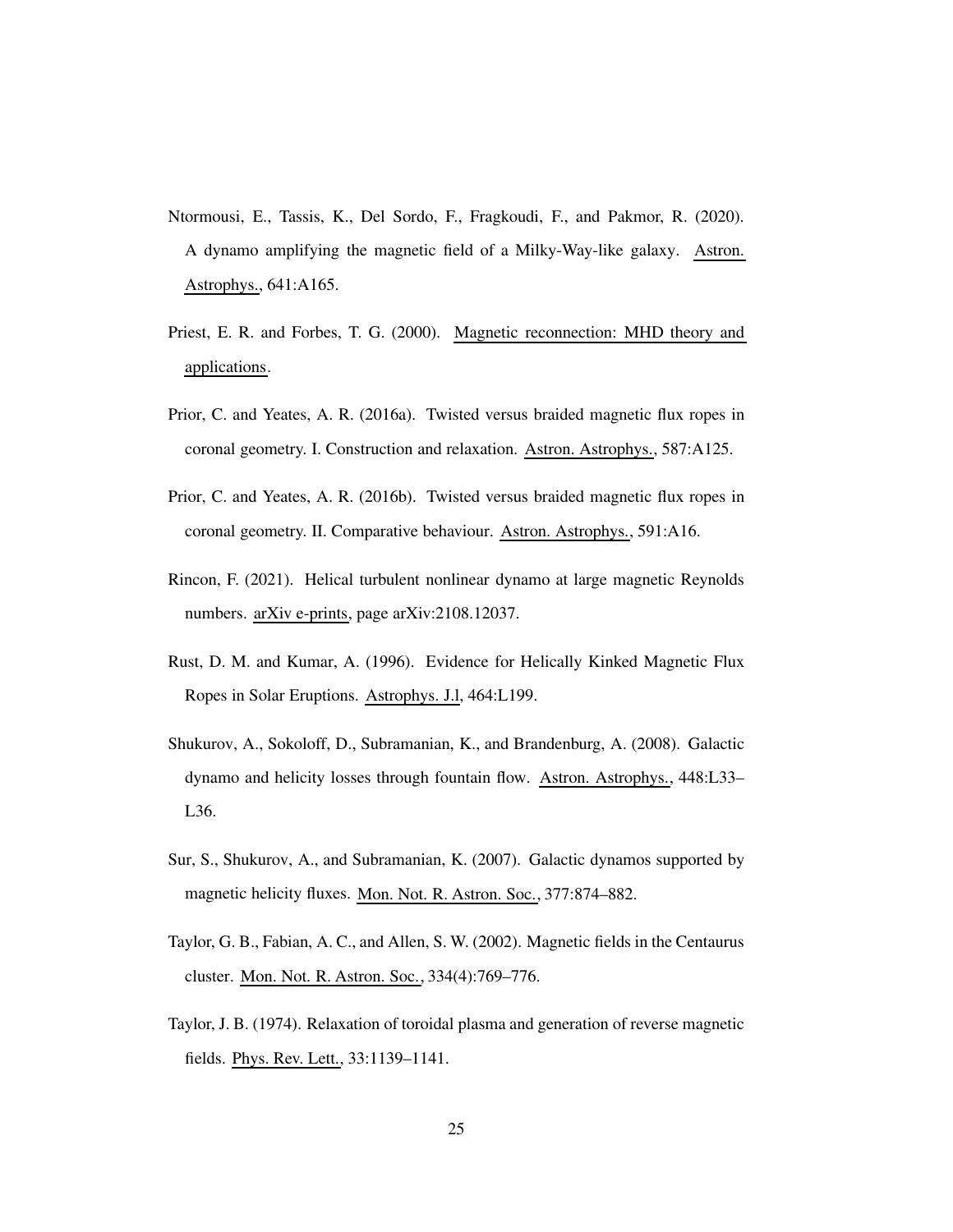- <span id="page-25-3"></span>Taylor, J. B. (1986). Relaxation and magnetic reconnection in plasmas. Rev. Mod. Phys., 58:741–763.
- <span id="page-25-1"></span>Vemareddy, P., Gopalswamy, N., and Ravindra, B. (2017). Prominence eruption initiated by helical kink instability of an embedded flux rope. Astrophys. J., 850(1):38.
- <span id="page-25-2"></span>Wang, R., Liu, Y. D., Wiegelmann, T., Cheng, X., Hu, H., and Yang, Z. (2016). Relationship between sunspot rotation and a major solar eruption on 12 july 2012. Sol. Phys., pages  $1-13$ .
- <span id="page-25-0"></span>Woltjer, L. (1958). A theorem on force-free magnetic fields. Proc. Nat. Acad. Sci. USA, 44:489–491.
- <span id="page-25-4"></span>Yeates, A. R., Hornig, G., and Wilmot-Smith, A. L. (2010). Topological constraints on magnetic relaxation. Phys. Rev. Lett., 105(8):085002.